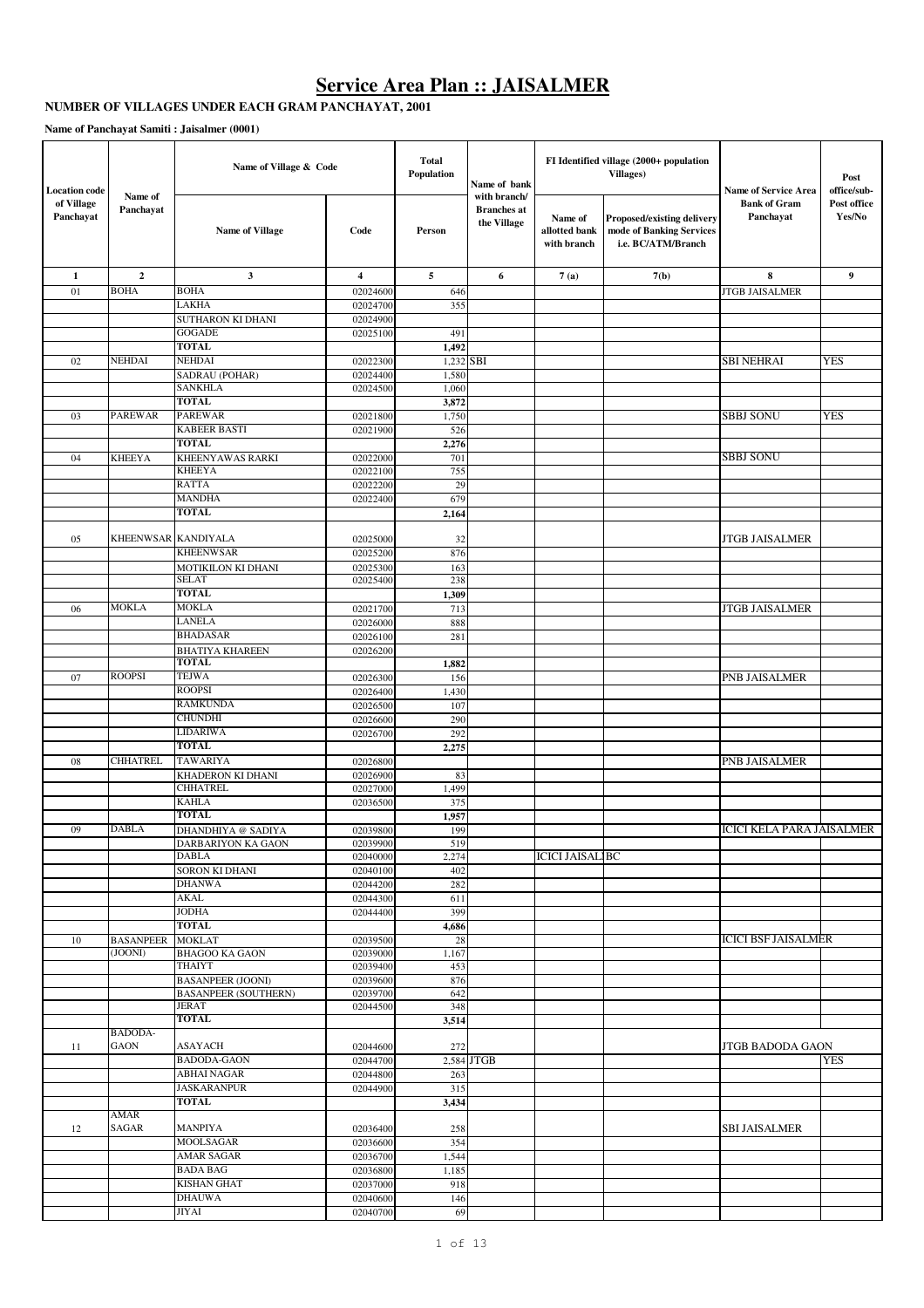| <b>Location</b> code    |                                    | Name of Village & Code                |                         | <b>Total</b><br>Population | Name of bank                                      |                                         | FI Identified village (2000+ population<br>Villages)                         | <b>Name of Service Area</b>                | Post<br>office/sub-   |
|-------------------------|------------------------------------|---------------------------------------|-------------------------|----------------------------|---------------------------------------------------|-----------------------------------------|------------------------------------------------------------------------------|--------------------------------------------|-----------------------|
| of Village<br>Panchayat | Name of<br>Panchayat               | <b>Name of Village</b>                | Code                    | Person                     | with branch/<br><b>Branches</b> at<br>the Village | Name of<br>allotted bank<br>with branch | Proposed/existing delivery<br>mode of Banking Services<br>i.e. BC/ATM/Branch | <b>Bank of Gram</b><br>Panchayat           | Post office<br>Yes/No |
| $\mathbf{1}$            | $\mathbf{2}$                       | $\mathbf{3}$                          | $\overline{\mathbf{4}}$ | 5                          | 6                                                 | 7(a)                                    | 7(b)                                                                         | 8                                          | 9                     |
|                         |                                    | <b>GANESHDAS KI DHANI</b>             | 02040900                |                            |                                                   |                                         |                                                                              |                                            |                       |
| 13                      |                                    | <b>TOTAL</b><br><b>POHAR</b>          | 02025800                | 4,474<br>419               |                                                   |                                         |                                                                              | UCO JAISALMER                              |                       |
|                         | <b>BARAMSAR</b><br><b>BAISAKHI</b> | <b>BARAMSAR WITH BAISAKHI</b>         | 02025900                | 812                        |                                                   |                                         |                                                                              |                                            |                       |
|                         |                                    | <b>JETHWAI</b>                        | 02036900                | 977                        |                                                   |                                         |                                                                              |                                            |                       |
|                         |                                    | <b>TOTAL</b>                          |                         | 2,208                      |                                                   |                                         |                                                                              |                                            |                       |
| 14                      | <b>MOHANGAR</b><br>H               | <b>MOHANGARH</b>                      | 02023000                |                            | 8,895 SBBJ-1<br>JTGB-2<br>$CO-CP-3$               |                                         |                                                                              | <b>SBBJ MOHANGARHYES</b>                   |                       |
|                         |                                    | REHRUND                               | 02023100                | 662                        |                                                   |                                         |                                                                              |                                            |                       |
|                         |                                    | <b>KHARDI</b>                         | 02023900                | 50                         |                                                   |                                         |                                                                              |                                            |                       |
|                         |                                    | MANDHAU<br><b>TOTAL</b>               | 02024300                | 2,116<br>11,723            |                                                   | <b>SBBJ MOHANBC</b>                     |                                                                              |                                            |                       |
| 15                      | TADANA                             | BALANA                                | 02023200                | 111                        |                                                   |                                         |                                                                              | <b>JTGB SATYAYA</b>                        |                       |
|                         |                                    | <b>TADANA</b>                         | 02023300                | 1,291                      |                                                   |                                         |                                                                              |                                            |                       |
|                         |                                    | <b>KEROO</b>                          | 02023400                |                            |                                                   |                                         |                                                                              |                                            |                       |
|                         |                                    | <b>TOTAL</b>                          |                         | 1,402                      |                                                   |                                         |                                                                              |                                            |                       |
| 16<br>17                | <b>BAHLA</b><br><b>CHANDHAN</b>    | <b>BAHLA</b><br>KARMON KI DHANI       | 02022900<br>02037500    | 2,137<br>460               |                                                   | <b>SBBJ NACHNBC</b>                     |                                                                              | <b>SBBJ NACHNA</b><br><b>SBBJ CHANDHAN</b> |                       |
|                         |                                    | <b>CHANDHAN</b>                       | 02037600                |                            | 2,528 SBBJ                                        |                                         |                                                                              |                                            | YES                   |
|                         |                                    | <b>JETHA</b>                          | 02037700                | 83                         |                                                   |                                         |                                                                              |                                            |                       |
|                         |                                    | <b>MALI GARA</b>                      | 02037800                |                            |                                                   |                                         |                                                                              |                                            |                       |
|                         |                                    | <b>JHABRA</b><br>SAGRA                | 02038700                | 682                        |                                                   |                                         |                                                                              |                                            |                       |
|                         |                                    | SANWALA                               | 02038800<br>02039100    | 436<br>438                 |                                                   |                                         |                                                                              |                                            |                       |
|                         |                                    | TOTAL                                 |                         | 4,627                      |                                                   |                                         |                                                                              |                                            |                       |
| 18                      | <b>DHAYSAR</b>                     | <b>DHAYSAR</b>                        | 02038300                | 918                        |                                                   |                                         |                                                                              | <b>SBBJ CHANDHAN</b>                       |                       |
|                         |                                    | JAWANDH JOONI                         | 02038400                | 739                        |                                                   |                                         |                                                                              |                                            |                       |
|                         |                                    | JAWANDH NAI<br><b>BHAIRWA</b>         | 02038500<br>02038600    | 589<br>722                 |                                                   |                                         |                                                                              |                                            |                       |
|                         |                                    | <b>BHOJKA</b>                         | 02038900                | 178                        |                                                   |                                         |                                                                              |                                            |                       |
|                         |                                    | <b>TOTAL</b>                          |                         | 3,146                      |                                                   |                                         |                                                                              |                                            |                       |
| 19                      | <b>SORHAKOR</b>                    | <b>SORHAKOR</b>                       | 02038100                | 1,125                      |                                                   |                                         |                                                                              | <b>SBBJ LATHI</b>                          |                       |
|                         |                                    | <b>DELASAR</b>                        | 02038200                | 1,513                      |                                                   |                                         |                                                                              |                                            |                       |
| 20                      | <b>KANOD</b>                       | <b>TOTAL</b><br><b>TAWARKI</b>        | 02023500                | 2,638                      |                                                   |                                         |                                                                              | <b>JTGB MOHANGARH</b>                      |                       |
|                         | <b>RAWLOTAN</b>                    | <b>MENGI</b>                          | 02023600                |                            |                                                   |                                         |                                                                              |                                            |                       |
|                         |                                    | <b>KHARA NARAWTAN</b><br><b>AINTA</b> | 02023700                |                            |                                                   |                                         |                                                                              |                                            |                       |
|                         |                                    | <b>DEGUA</b>                          | 02023800<br>02024000    | 548                        |                                                   |                                         |                                                                              |                                            |                       |
|                         |                                    | KANOD BEERMA                          | 02024100                | 453                        |                                                   |                                         |                                                                              |                                            |                       |
|                         |                                    | KANOD RAWLOTAN                        | 02024200                | 469                        |                                                   |                                         |                                                                              |                                            |                       |
|                         |                                    | <b>HADDA</b><br><b>CHAHDOO</b>        | 02025700<br>02037300    | 1,260                      |                                                   |                                         |                                                                              |                                            |                       |
|                         |                                    | TOTAL                                 |                         | 186<br>2,916               |                                                   |                                         |                                                                              |                                            |                       |
| 21                      | <b>HAMEERA</b>                     | <b>KALYAN GHAT</b>                    | 02037100                | 33                         |                                                   |                                         |                                                                              | <b>SBBJ HAMIRA</b>                         | <b>YES</b>            |
|                         |                                    | <b>HAMEERA</b>                        | 02037200                |                            | 1,619 SBBJ                                        |                                         |                                                                              |                                            |                       |
|                         |                                    | <b>JAISOORANA</b><br>SUJIYA           | 02037400                | 532                        |                                                   |                                         |                                                                              |                                            |                       |
|                         |                                    | <b>ARJANHAR</b>                       | 02037900<br>02038000    |                            |                                                   |                                         |                                                                              |                                            |                       |
|                         |                                    | <b>BHOJASAR</b>                       | 02039200                | 178                        |                                                   |                                         |                                                                              |                                            |                       |
|                         |                                    | RIDAWA                                | 02039300                | 793                        |                                                   |                                         |                                                                              |                                            |                       |
|                         |                                    | TOTAL                                 |                         | 3,155                      |                                                   |                                         |                                                                              |                                            |                       |
| 22                      | <b>BHOO</b>                        | <b>BHIYAN</b><br>JAYAN                | 02040200<br>02040400    | 60<br>30                   |                                                   |                                         |                                                                              | <b>UBI JAISALMER</b>                       |                       |
|                         |                                    | <b>HANSUWA</b>                        | 02040500                | 860                        |                                                   |                                         |                                                                              |                                            |                       |
|                         |                                    | PIPARLA                               | 02043800                | 37                         |                                                   |                                         |                                                                              |                                            |                       |
|                         |                                    | POLJI KI DEHRI                        | 02043900                | 241                        |                                                   |                                         |                                                                              |                                            |                       |
|                         |                                    | <b>BHOO</b><br>JOGA                   | 02044000                | 695                        |                                                   |                                         |                                                                              |                                            |                       |
|                         |                                    | TOTAL                                 | 02044100                | 92<br>2,015                |                                                   |                                         |                                                                              |                                            |                       |
| 23                      | <b>KEETA</b>                       | <b>KEETA</b>                          | 02067100                | 1,691                      |                                                   |                                         |                                                                              | <b>UBI JAISALMER</b>                       |                       |
|                         |                                    | <b>NEDIYA</b>                         | 02066900                | $\mathbf{3}$               |                                                   |                                         |                                                                              |                                            |                       |
|                         |                                    | PEETHORAI                             | 02067000                | 409                        |                                                   |                                         |                                                                              |                                            |                       |
|                         |                                    | <b>BHOPA</b><br><b>TOTAL</b>          | 02068500                | 186                        |                                                   |                                         |                                                                              |                                            |                       |
| 24                      | <b>PITHALA</b>                     | MOONDRI                               | 02040800                | 2,289<br>327               |                                                   |                                         |                                                                              | <b>BOB JAISALMER</b>                       |                       |
|                         |                                    | <b>SATA</b>                           | 02041000                | 592                        |                                                   |                                         |                                                                              |                                            |                       |
|                         |                                    | <b>KULDHAR</b>                        | 02041100                | 430                        |                                                   |                                         |                                                                              |                                            |                       |
|                         |                                    | PITHALA                               | 02041200                | 651                        |                                                   |                                         |                                                                              |                                            |                       |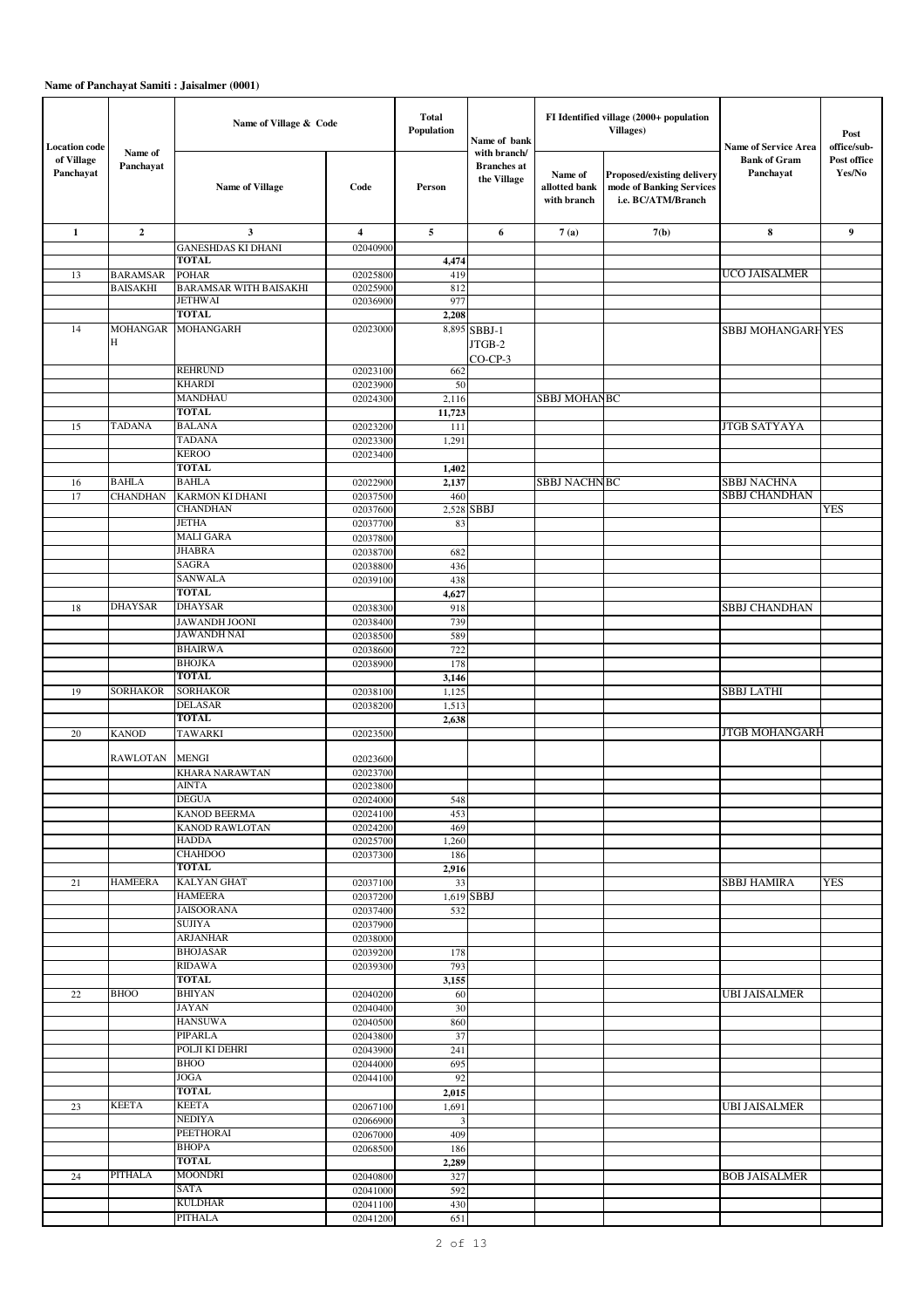| <b>Location</b> code    |                      | Name of Village & Code                   |                      | <b>Total</b><br>Population | Name of bank                                      |                                         | FI Identified village (2000+ population<br>Villages)                         | <b>Name of Service Area</b>      | Post<br>office/sub-   |
|-------------------------|----------------------|------------------------------------------|----------------------|----------------------------|---------------------------------------------------|-----------------------------------------|------------------------------------------------------------------------------|----------------------------------|-----------------------|
| of Village<br>Panchayat | Name of<br>Panchayat | <b>Name of Village</b>                   | Code                 | Person                     | with branch/<br><b>Branches</b> at<br>the Village | Name of<br>allotted bank<br>with branch | Proposed/existing delivery<br>mode of Banking Services<br>i.e. BC/ATM/Branch | <b>Bank of Gram</b><br>Panchayat | Post office<br>Yes/No |
| $\mathbf{1}$            | $\mathbf{2}$         | $\mathbf{3}$                             | 4                    | 5                          | 6                                                 | 7(a)                                    | 7(b)                                                                         | 8                                | 9                     |
|                         |                      | <b>GORERA</b>                            | 02043700             | 385                        |                                                   |                                         |                                                                              |                                  |                       |
|                         |                      | <b>TOTAL</b>                             |                      | 2,385                      |                                                   |                                         |                                                                              |                                  |                       |
| 25                      | <b>NOKH</b>          | NOKH                                     | 02048100             |                            | 3,683 SBBJ                                        |                                         |                                                                              | <b>SBBJ NOKH</b>                 | YES                   |
|                         |                      | THAKARBA                                 | 02048000             | 471                        |                                                   |                                         |                                                                              |                                  |                       |
|                         |                      | BEETHE KA GAON<br>TOTAL                  | 02048300             | 427                        |                                                   |                                         |                                                                              |                                  |                       |
| 26                      | <b>BODANA</b>        | <b>BODANA</b>                            |                      | 4,581<br>926               |                                                   |                                         |                                                                              | <b>SBBJ NOKH</b>                 |                       |
|                         |                      | <b>TALRIYA</b>                           | 02047800<br>02047900 | 649                        |                                                   |                                         |                                                                              |                                  |                       |
|                         |                      | <b>DHALERI</b>                           | 02048200             | 206                        |                                                   |                                         |                                                                              |                                  |                       |
|                         |                      | TOTAL                                    |                      | 1,781                      |                                                   |                                         |                                                                              |                                  |                       |
| 27                      | <b>CHINNOO</b>       | <b>CHINNOO</b>                           | 02047500             | 1,185                      |                                                   |                                         |                                                                              | <b>SBBJ MADASAR</b>              |                       |
| 28                      | <b>MADASAR</b>       | <b>MADASAR</b>                           | 02047600             |                            | 1,490 SBBJ                                        |                                         |                                                                              | <b>SBBJ MADASAR</b>              | <b>YES</b>            |
| 29                      | <b>ASKANDRA</b>      | <b>ASKANDRA</b>                          | 02048400             | 1,727                      |                                                   |                                         |                                                                              | <b>JTGB SATYAYA</b>              |                       |
| 30                      | <b>AJASAR</b>        | <b>TOTA</b>                              | 02048700             | 498                        |                                                   |                                         |                                                                              | <b>JTGB SATYAYA</b>              |                       |
|                         |                      | <b>DIDHOO</b>                            | 02048500             | 1,216                      |                                                   |                                         |                                                                              |                                  |                       |
|                         |                      | <b>AJASAR</b>                            | 02048600             | 1,224                      |                                                   |                                         |                                                                              |                                  |                       |
|                         |                      | TOTAL                                    |                      | 2,938                      |                                                   |                                         |                                                                              |                                  |                       |
| 31                      | AWAY                 | AWAY                                     | 02047400             | 1,852                      |                                                   |                                         |                                                                              | <b>SBBJ NACHNA</b>               |                       |
|                         |                      | <b>BHADARIYA</b>                         | 02047300             | 724                        |                                                   |                                         |                                                                              |                                  |                       |
|                         |                      | <b>TOTAL</b>                             |                      | 2,576                      |                                                   |                                         |                                                                              |                                  |                       |
| 32                      | <b>NACHNA</b>        | <b>NACHNA</b>                            | 02046500             |                            | 7,320 SBBJ                                        |                                         |                                                                              | <b>SBBJ NACHNA</b>               |                       |
| 33                      | PANCHE KA            | PANCHE KA TALA                           | 02046600             | 1,381                      | CO-OP                                             |                                         |                                                                              | <b>SBBJ NACHNA</b>               |                       |
|                         | <b>TALA</b>          | SHEKHON KA TALA                          | 02046800             | 942                        |                                                   |                                         |                                                                              |                                  |                       |
|                         |                      | SAKARIYA                                 | 02047200             | 873                        |                                                   |                                         |                                                                              |                                  |                       |
|                         |                      | <b>TOTAL</b>                             |                      | 3,196                      |                                                   |                                         |                                                                              |                                  |                       |
| 34                      | SATYAYA              | SATYAYA                                  | 02047100             |                            | $2,213$ JTGB                                      |                                         |                                                                              | <b>JTGB SATYAYA</b>              | <b>YES</b>            |
|                         |                      | <b>HARIYAR</b>                           | 02046900             | 550                        |                                                   |                                         |                                                                              |                                  |                       |
|                         |                      | <b>GHANTIYALI</b>                        | 02047000             | 634                        |                                                   |                                         |                                                                              |                                  |                       |
|                         | TAWARIWAL            | TOTAL                                    |                      | 3,397                      |                                                   |                                         |                                                                              |                                  |                       |
| 35                      | А                    | BHARAMSAR                                | 02047700             | 2,672                      |                                                   | <b>SBBJ MADASBC</b>                     |                                                                              | <b>SBBJ MADASAR</b>              |                       |
|                         |                      | PANNA                                    | 02046100             | 1,047                      |                                                   |                                         |                                                                              |                                  |                       |
|                         |                      | TAWARIWALA                               | 02046200             | 1,944                      |                                                   |                                         |                                                                              |                                  |                       |
|                         |                      | <b>KHARA</b>                             | 02046300             | 1,270                      |                                                   |                                         |                                                                              |                                  |                       |
|                         |                      | <b>TOTAL</b>                             |                      | 6,933                      |                                                   |                                         |                                                                              |                                  |                       |
| 36                      | JALOOWALA JALOOWALA  |                                          | 02045800             | 571                        |                                                   |                                         |                                                                              | <b>SBBJ MADASAR</b>              |                       |
|                         |                      | <b>MALASAR</b>                           | 02045600             | 459                        |                                                   |                                         |                                                                              |                                  |                       |
|                         |                      | <b>RAICHANDWALA</b>                      | 02045700             | 433                        |                                                   |                                         |                                                                              |                                  |                       |
|                         |                      | KARNEWALA                                | 02045900             | 467                        |                                                   |                                         |                                                                              |                                  |                       |
|                         |                      | <b>KHEROOWALA</b>                        | 02046000             | 326                        |                                                   |                                         |                                                                              |                                  |                       |
|                         |                      | TOTAL                                    |                      | 2,256                      |                                                   |                                         |                                                                              |                                  |                       |
|                         |                      |                                          |                      |                            |                                                   |                                         |                                                                              |                                  |                       |
| 37                      |                      | <b>BHAREWALA BHAREWALA</b>               | 02045400             | 2,130                      |                                                   | <b>SBBJ NACHNBC</b>                     |                                                                              | <b>SBBJ NACHNA</b>               |                       |
|                         |                      | <b>DADOOREWALA</b><br><b>ROHIRONWALA</b> | 02045200<br>02045300 | 104<br>820                 |                                                   |                                         |                                                                              |                                  |                       |
|                         |                      | <b>MOHARONWALA</b>                       | 02045500             | 376                        |                                                   |                                         |                                                                              |                                  |                       |
|                         |                      | AKAL KA TALA                             | 02046400             | 1,490                      |                                                   |                                         |                                                                              |                                  |                       |
|                         |                      | <b>KHARIYA</b>                           | 02046700             | 557                        |                                                   |                                         |                                                                              |                                  |                       |
|                         |                      | TOTAL                                    |                      | 5,477                      |                                                   |                                         |                                                                              |                                  |                       |
| 38                      | <b>SULTANA</b>       | <b>SULTANA</b>                           | 02022500             | 2,594                      |                                                   |                                         |                                                                              | <b>SBI NEHRAI</b>                |                       |
|                         |                      | ARJANA                                   | 02022600             | 810                        |                                                   |                                         |                                                                              |                                  |                       |
|                         |                      | <b>DEEGA</b>                             | 02022700             | 1,525                      |                                                   |                                         |                                                                              |                                  |                       |
|                         |                      | TOTAL                                    |                      | 4,929                      |                                                   |                                         |                                                                              |                                  |                       |
|                         |                      |                                          |                      |                            |                                                   |                                         |                                                                              |                                  |                       |
| 39                      | KATHODI (G) KATHODI  | <b>CHAUDHARIYA</b>                       | 02025500             | 812                        |                                                   |                                         |                                                                              | <b>UCO JAISALMER</b>             |                       |
|                         |                      | TOTAL                                    | 02025600             | 602<br>1,414               |                                                   |                                         |                                                                              |                                  |                       |
| 40                      | <b>DEWA</b>          | <b>DEWA</b>                              | 02024800             | 2,057                      |                                                   | <b>JTGB JAISAL BC</b>                   |                                                                              | <b>JTGB JAISALMER</b>            | <b>YES</b>            |
| $\ast$                  |                      | JAISALMER (RURAL)                        | 02040300             | 565                        |                                                   |                                         |                                                                              |                                  |                       |
|                         |                      | *Gram Panchayat Name were not mention    |                      |                            |                                                   |                                         |                                                                              |                                  |                       |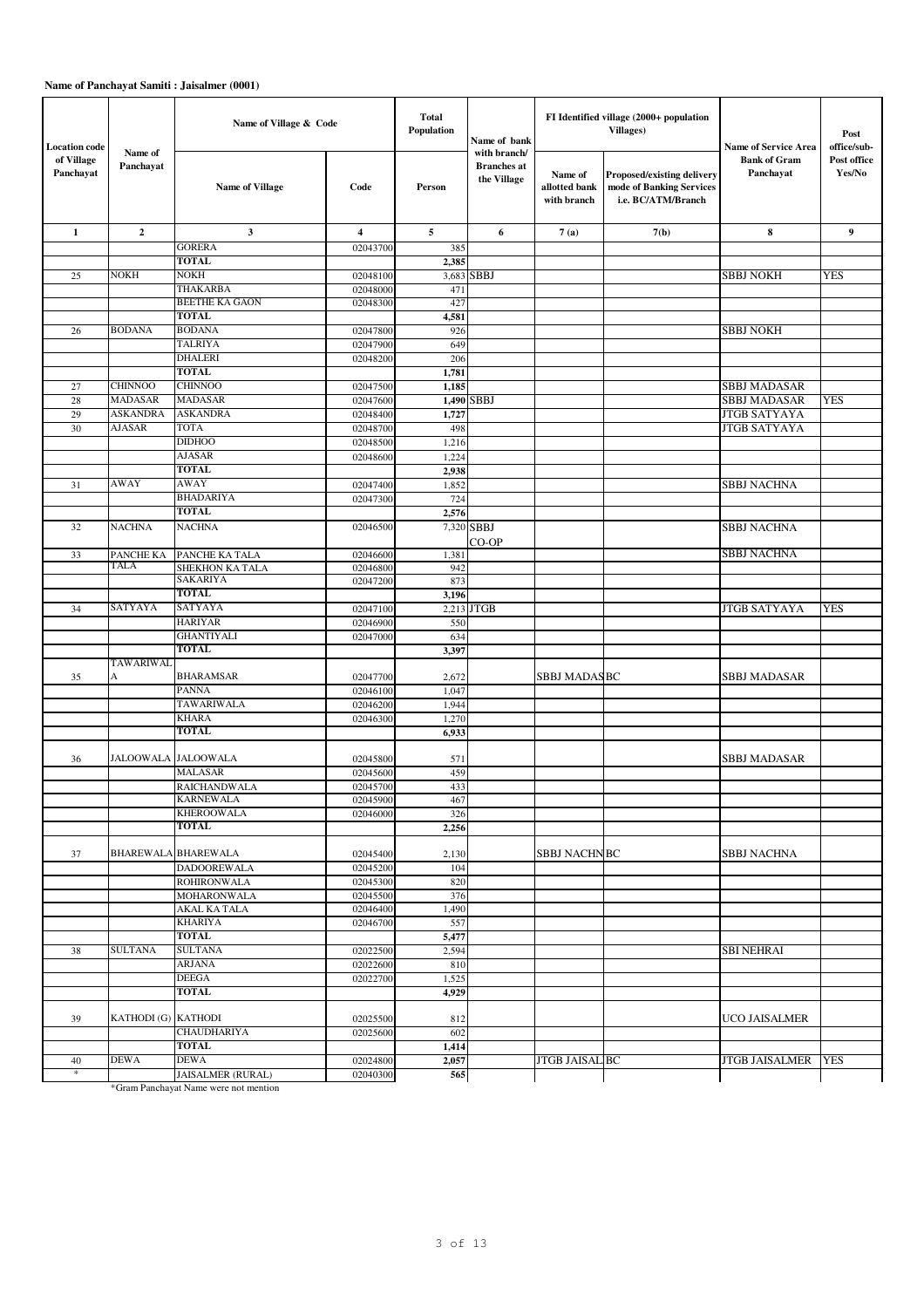#### **Service Area Plan :: JAISALMER**

#### **NUMBER OF VILLAGES UNDER EACH GRAM PANCHAYAT, 2001**

| <b>Location</b> code    |                      | Name of Village & Code                                  |                      | <b>Total</b><br>Population | Name of bank                                      |                                      | FI Identified village (2000+ population Villages)                            |                                                       | Post<br>office/sub-   |
|-------------------------|----------------------|---------------------------------------------------------|----------------------|----------------------------|---------------------------------------------------|--------------------------------------|------------------------------------------------------------------------------|-------------------------------------------------------|-----------------------|
| of Village<br>Panchayat | Name of<br>Panchayat | <b>Name of Village</b>                                  | Code                 | Person                     | with branch/<br><b>Branches</b> at<br>the Village | Name of allotted bank<br>with branch | Proposed/existing delivery<br>mode of Banking Services<br>i.e. BC/ATM/Branch | <b>Name of Service Area Bank</b><br>of Gram Panchayat | Post office<br>Yes/No |
| 1                       | $\mathbf{2}$         | $\mathbf{3}$                                            | $\overline{4}$       | 5                          | 6                                                 | 7(a)                                 | 7(b)                                                                         | 8                                                     | 9                     |
| 01                      | SAM                  | <b>MUHAR</b>                                            | 02020000             | 121                        |                                                   |                                      |                                                                              | PNB SAM                                               |                       |
|                         |                      | <b>MALINGDA</b>                                         | 02020200             | 38                         |                                                   |                                      |                                                                              |                                                       |                       |
|                         |                      | TURKON KI BASTI<br>MANGLIYAWAS                          | 02020300<br>02020400 | 340<br>333                 |                                                   |                                      |                                                                              |                                                       |                       |
|                         |                      | <b>LAKHMANON KI</b>                                     | 02027500             | 414                        |                                                   |                                      |                                                                              |                                                       |                       |
|                         |                      | <b>BASTI</b>                                            |                      |                            |                                                   |                                      |                                                                              |                                                       |                       |
|                         |                      | <b>LOONON KI BASTI</b><br>SAM                           | 02027600<br>02027800 | 465<br>1,266               | <b>PNB</b>                                        |                                      |                                                                              |                                                       | <b>YES</b>            |
|                         |                      | ROJANIYON KI BASTI                                      | 02027900             | 405                        |                                                   |                                      |                                                                              |                                                       |                       |
|                         |                      | <b>SAGRON KI BASTI</b>                                  | 02028000             | 967                        |                                                   |                                      |                                                                              |                                                       |                       |
|                         |                      | HAMEERON KI BASTI                                       | 02028100             | 343                        |                                                   |                                      |                                                                              |                                                       |                       |
|                         |                      | <b>MATWON KI BASTI</b>                                  | 02035200             | 224                        |                                                   |                                      |                                                                              |                                                       |                       |
|                         |                      | GANGA                                                   | 02035300             | 375                        |                                                   |                                      |                                                                              |                                                       |                       |
|                         |                      | <b>TOTAL</b>                                            |                      | 5,291                      |                                                   |                                      |                                                                              |                                                       |                       |
| 02                      | <b>KANOI</b>         | KESOOVON KI BASTI<br>SIYALON KI BASTI                   | 02027300<br>02027400 | 749<br>235                 |                                                   |                                      |                                                                              | <b>JTGB KANOI</b>                                     |                       |
|                         |                      | <b>KANOI</b>                                            | 02027700             | 1,870                      | <b>JTGB</b>                                       |                                      |                                                                              |                                                       |                       |
|                         |                      | <b>TOTAL</b>                                            |                      | 2,854                      |                                                   |                                      |                                                                              |                                                       |                       |
|                         |                      |                                                         |                      |                            |                                                   |                                      |                                                                              |                                                       |                       |
| 03                      | <b>DAMODARA</b>      | <b>DOOJASAR</b><br><b>SALKHA</b>                        | 02027100<br>02027200 | 263<br>727                 |                                                   |                                      |                                                                              | <b>JTGB KANOI</b>                                     |                       |
|                         |                      | <b>DAMODARA</b>                                         | 02036000             | 516                        |                                                   |                                      |                                                                              |                                                       |                       |
|                         |                      | MEGWALON KI                                             | 02036300             | 255                        |                                                   |                                      |                                                                              |                                                       |                       |
|                         |                      | <b>DHANI</b>                                            |                      |                            |                                                   |                                      |                                                                              |                                                       |                       |
| 04                      | <b>BIDA</b>          | TOTAL<br>MEHBOOB KA PAR                                 | 02035100             | 1,761<br>98                |                                                   |                                      |                                                                              | <b>BOB KHOOHRI</b>                                    |                       |
|                         |                      | <b>NEEMBA</b>                                           | 02035400             | 1,091                      |                                                   |                                      |                                                                              |                                                       |                       |
|                         |                      | <b>BIDA</b>                                             | 02035500             | 479                        |                                                   |                                      |                                                                              |                                                       |                       |
|                         |                      | <b>KORIYA</b>                                           | 02042000             | 227                        |                                                   |                                      |                                                                              |                                                       |                       |
|                         |                      | <b>PHALERI</b><br><b>MASOORIYA</b>                      | 02042100<br>02042200 | 1,185<br>376               |                                                   |                                      |                                                                              |                                                       |                       |
|                         |                      | <b>TOTAL</b>                                            |                      | 3,456                      |                                                   |                                      |                                                                              |                                                       |                       |
| 05                      | <b>SIPALA</b>        | <b>JAMRA</b>                                            | 02035600             | 315                        |                                                   |                                      |                                                                              | <b>BOB KHURI</b>                                      |                       |
|                         |                      | <b>DHULIYA</b>                                          | 02035700             | 559                        |                                                   |                                      |                                                                              |                                                       |                       |
|                         |                      | <b>SIPALA</b><br>KUMHAR KOTHA                           | 02041300<br>02041400 | 729<br>286                 |                                                   |                                      |                                                                              |                                                       |                       |
|                         |                      | <b>TOTAL</b>                                            |                      | 1,889                      |                                                   |                                      |                                                                              |                                                       |                       |
| 06                      | <b>DEDHA</b>         | <b>NIBIYA</b>                                           | 02035800             | 11                         |                                                   |                                      |                                                                              | <b>SBBJ JAISAMER</b>                                  |                       |
|                         |                      | <b>KHABHA</b>                                           | 02035900             | 633                        |                                                   |                                      |                                                                              |                                                       |                       |
|                         |                      | <b>DEDHA</b><br>JAJIYA                                  | 02036100             | 823                        |                                                   |                                      |                                                                              |                                                       |                       |
|                         |                      | <b>TOTAL</b>                                            | 02036200             | 78<br>1,545                |                                                   |                                      |                                                                              |                                                       |                       |
| 07                      | <b>LOONAR</b>        | <b>SAMEJA PAR</b>                                       | 02034900             | 132                        |                                                   |                                      |                                                                              | PNB SAM                                               |                       |
|                         |                      | DABRI                                                   | 02035000             | 1,220                      |                                                   |                                      |                                                                              |                                                       |                       |
|                         |                      | <b>UKRALAPAR</b><br>LAMBAPAR                            | 02042300             | 73                         |                                                   |                                      |                                                                              |                                                       |                       |
|                         |                      | <b>LOONAR</b>                                           | 02042400<br>02042500 | 112<br>810                 |                                                   |                                      |                                                                              |                                                       |                       |
|                         |                      | <b>GUNJANGARH</b>                                       | 02042600             | 387                        |                                                   |                                      |                                                                              |                                                       |                       |
|                         |                      | <b>TOTAL</b>                                            |                      | 2,734                      |                                                   |                                      |                                                                              |                                                       |                       |
| 08                      | <b>DHANANA</b>       | <b>CHANGANIYON KI</b><br><b>BASTI</b><br><b>BHUWANA</b> | 02028200<br>02028300 | 86                         |                                                   |                                      |                                                                              | PNB SAM                                               |                       |
|                         |                      | <b>DHANANA</b>                                          | 02034700             | 257<br>934                 |                                                   |                                      |                                                                              |                                                       |                       |
|                         |                      | <b>RAHOON KA PAR</b>                                    | 02034800             | 763                        |                                                   |                                      |                                                                              |                                                       |                       |
|                         |                      | TOTAL                                                   |                      | 2,040                      |                                                   |                                      |                                                                              |                                                       |                       |
| 09                      | <b>KHOOHRI</b>       | <b>BARAN</b><br>TEJSI                                   | 02041500             |                            | 503 BOB                                           |                                      |                                                                              | <b>BOB KHOOHRI</b>                                    |                       |
|                         |                      | <b>MANERI</b>                                           | 02041600<br>02043400 | 326<br>217                 |                                                   |                                      |                                                                              |                                                       |                       |
|                         |                      | <b>KHOOHRI</b>                                          | 02043500             | 1,614                      |                                                   |                                      |                                                                              |                                                       |                       |
|                         |                      | <b>DHOBA</b>                                            | 02043600             | 1,228                      |                                                   |                                      |                                                                              |                                                       |                       |
|                         |                      | <b>TOTAL</b>                                            |                      | 3,888                      |                                                   |                                      |                                                                              |                                                       |                       |
| 10                      | <b>BERSIYALA</b>     | <b>DHANELI</b><br><b>BERSIYALA</b>                      | 02041700<br>02043300 | 635<br>1,077               |                                                   |                                      |                                                                              | <b>BOB KHOOHRI</b>                                    |                       |
|                         |                      | KHARIYA (JETHWI)                                        | 02045000             | 320                        |                                                   |                                      |                                                                              |                                                       |                       |
|                         |                      | <b>KATHA</b>                                            | 02045100             | 147                        |                                                   |                                      |                                                                              |                                                       |                       |
|                         |                      | TOTAL                                                   |                      | 2,179                      |                                                   |                                      |                                                                              |                                                       |                       |
| 11                      | <b>MYAJLAR</b>       | MITHRAU KHARA<br><b>KERLA</b>                           | 02042900<br>02043000 | 340<br>312                 |                                                   |                                      |                                                                              | <b>JTGB MYAJLAR</b>                                   |                       |
|                         |                      | <b>MYAJLAR</b>                                          | 02043100             |                            | 2,909 JTGB                                        |                                      |                                                                              |                                                       |                       |
|                         |                      |                                                         |                      |                            |                                                   |                                      |                                                                              |                                                       |                       |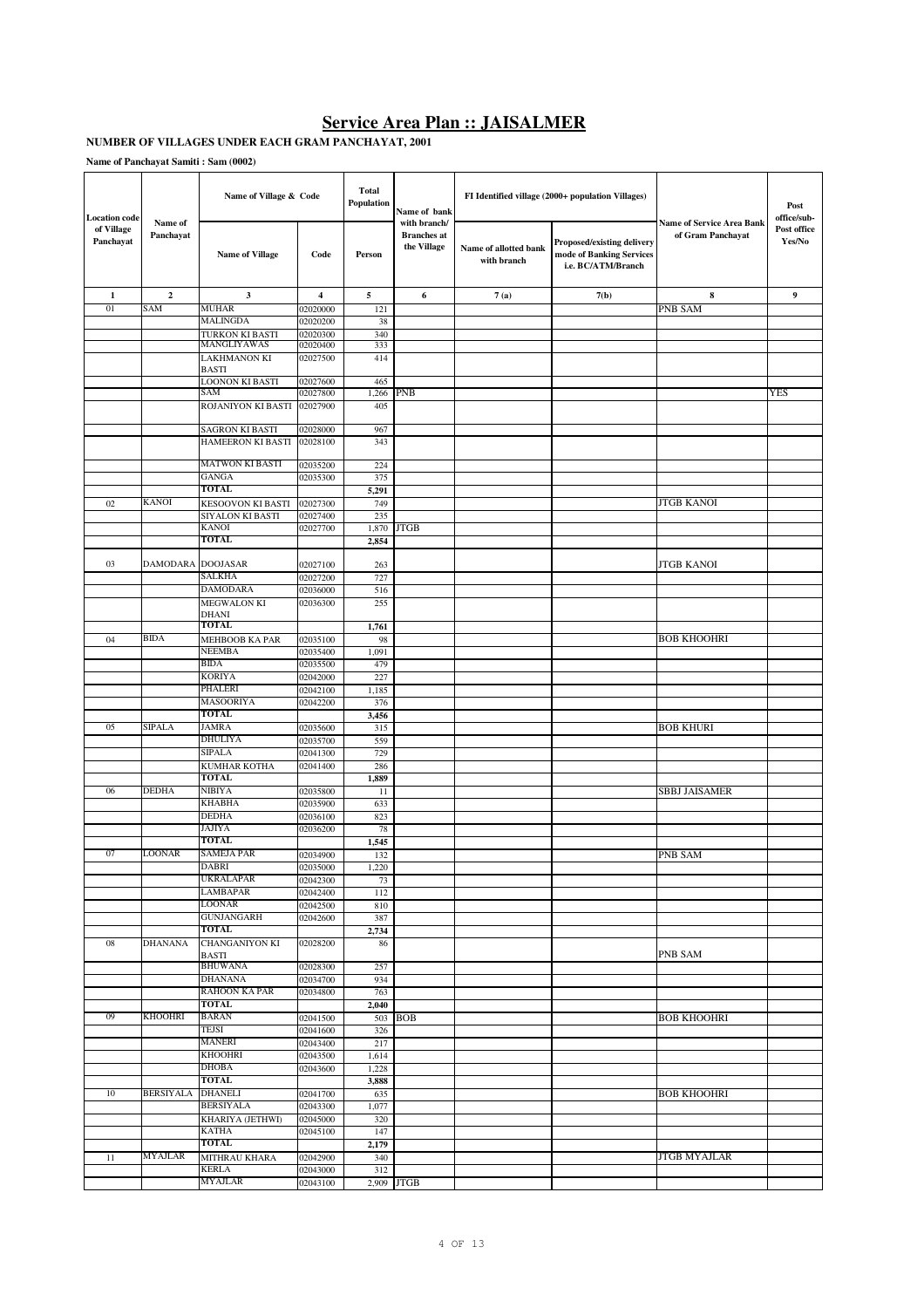| <b>Location</b> code    |                      | Name of Village & Code               |                      | <b>Total</b><br>Population | Name of bank                                      |                                      | FI Identified village (2000+ population Villages)                            |                                                       | Post<br>office/sub-   |
|-------------------------|----------------------|--------------------------------------|----------------------|----------------------------|---------------------------------------------------|--------------------------------------|------------------------------------------------------------------------------|-------------------------------------------------------|-----------------------|
| of Village<br>Panchayat | Name of<br>Panchayat | <b>Name of Village</b>               | Code                 | Person                     | with branch/<br><b>Branches</b> at<br>the Village | Name of allotted bank<br>with branch | Proposed/existing delivery<br>mode of Banking Services<br>i.e. BC/ATM/Branch | <b>Name of Service Area Bank</b><br>of Gram Panchayat | Post office<br>Yes/No |
| $\mathbf{1}$            | $\mathbf{2}$         | $\mathbf{3}$                         | 4                    | 5                          | 6                                                 | 7(a)                                 | 7(b)                                                                         | $\bf8$                                                | $\overline{9}$        |
|                         |                      | TOTAL                                |                      | 3,561                      |                                                   |                                      |                                                                              |                                                       |                       |
| 12                      | <b>POCHHEENA</b>     | <b>KARDA</b>                         | 02042700             | 498                        |                                                   |                                      |                                                                              | <b>JTGB MYAJLAR</b>                                   |                       |
|                         |                      | <b>POCHHEENA</b>                     | 02042800             | 713                        |                                                   |                                      |                                                                              |                                                       |                       |
|                         |                      | TOTAL                                |                      | 1,211                      |                                                   |                                      |                                                                              |                                                       |                       |
| 13                      | DAV                  | <b>HATAR</b><br>CHAUHANI             | 02041800<br>02041900 | 334<br>514                 |                                                   |                                      |                                                                              | <b>JTGB MYAJLAR</b>                                   |                       |
|                         |                      | DAV                                  | 02043200             | 931                        |                                                   |                                      |                                                                              |                                                       |                       |
|                         |                      | <b>TOTAL</b>                         |                      | 1,779                      |                                                   |                                      |                                                                              |                                                       |                       |
| 14                      | TEJRAWA              | <b>TEJRAWA</b>                       | 02070800             | 701                        |                                                   |                                      |                                                                              | <b>JTGB MYAJLAR</b>                                   |                       |
|                         |                      | <b>SIHDAR</b><br><b>ANTIA</b>        | 02070900<br>02071000 | 1,123<br>135               |                                                   |                                      |                                                                              |                                                       |                       |
|                         |                      | <b>TOTAL</b>                         |                      | 1,959                      |                                                   |                                      |                                                                              |                                                       |                       |
| 15                      | SATTO                | PHULIYA                              | 02070600             | 631                        |                                                   |                                      |                                                                              |                                                       |                       |
|                         |                      | <b>SATTO</b>                         | 02070700             | 2,522                      |                                                   | <b>JTGB</b>                          | BC                                                                           | <b>JTGB MYAJLAR</b>                                   |                       |
| 16                      | SHAHGARH             | <b>TOTAL</b><br><b>GHOTADOO</b>      | 02014000             | 3,153<br>250               |                                                   |                                      |                                                                              | SBBJ RAMGARH                                          |                       |
|                         |                      | <b>SHAHGARH</b>                      | 02016900             | 23                         |                                                   |                                      |                                                                              |                                                       |                       |
|                         |                      | <b>GANESHIYA KOT</b>                 | 02017100             | 22                         |                                                   |                                      |                                                                              |                                                       |                       |
|                         |                      | LANGTALA                             | 02017200             | 267                        |                                                   |                                      |                                                                              |                                                       |                       |
|                         |                      | PEERAU<br><b>HAKRA</b>               | 02017300<br>02017400 | 45<br>20                   |                                                   |                                      |                                                                              |                                                       |                       |
|                         |                      | <b>JHANDA</b>                        | 02017500             | 13                         |                                                   |                                      |                                                                              |                                                       |                       |
|                         |                      | MADHOOJOWALA<br><b>BHINDA</b>        | 02017600             | 13                         |                                                   |                                      |                                                                              |                                                       |                       |
|                         |                      | MANGALIYOWALA<br><b>SODRAU</b>       |                      |                            |                                                   |                                      |                                                                              |                                                       |                       |
|                         |                      | <b>MAHWA</b>                         | 02017700<br>02017800 | 53                         |                                                   |                                      |                                                                              |                                                       |                       |
|                         |                      | <b>THOOHAR</b>                       | 02017900             |                            |                                                   |                                      |                                                                              |                                                       |                       |
|                         |                      | <b>BACHHIYA CHHOR</b>                | 02018000             | 37                         |                                                   |                                      |                                                                              |                                                       |                       |
|                         |                      | <b>MOMDAU</b><br><b>RATRAU</b>       | 02018100             | 20                         |                                                   |                                      |                                                                              |                                                       |                       |
|                         |                      | RATWA                                | 02018200<br>02018300 | 85<br>31                   |                                                   |                                      |                                                                              |                                                       |                       |
|                         |                      | LILOI                                | 02018400             | 101                        |                                                   |                                      |                                                                              |                                                       |                       |
|                         |                      | <b>KHARIYA</b>                       | 02018500             | 47                         |                                                   |                                      |                                                                              |                                                       |                       |
|                         |                      | <b>DORAU</b><br>MEETHATALA           | 02018600             | 45                         |                                                   |                                      |                                                                              |                                                       |                       |
|                         |                      | <b>MITHRAU</b>                       | 02018700<br>02018800 | 34<br>9                    |                                                   |                                      |                                                                              |                                                       |                       |
|                         |                      | MOCHIYONWALA<br><b>CHANDRAU</b>      | 02018900             | 44                         |                                                   |                                      |                                                                              |                                                       |                       |
|                         |                      | <b>MITHRAU</b><br><b>SACHENEWALA</b> | 02019000             |                            |                                                   |                                      |                                                                              |                                                       |                       |
|                         |                      | <b>GANESHIYA</b>                     | 02019100             | 25                         |                                                   |                                      |                                                                              |                                                       |                       |
|                         |                      | <b>SANGER</b><br><b>BIRMA</b>        | 02019200             | 25                         |                                                   |                                      |                                                                              |                                                       |                       |
|                         |                      | CHAKRAU                              | 02019300<br>02019400 | 48                         |                                                   |                                      |                                                                              |                                                       |                       |
|                         |                      | <b>BANDRI</b>                        | 02019500             |                            |                                                   |                                      |                                                                              |                                                       |                       |
|                         |                      | <b>BHINDA</b><br><b>DESLONWALA</b>   | 02019600             |                            |                                                   |                                      |                                                                              |                                                       |                       |
|                         |                      | <b>ADKIYA</b>                        | 02019700             | 112                        |                                                   |                                      |                                                                              |                                                       |                       |
|                         |                      | <b>GERAJA</b><br>SHAHRA              | 02019900<br>02029000 | 46<br>48                   |                                                   |                                      |                                                                              |                                                       |                       |
|                         |                      | <b>MEHRANA</b>                       | 02029100             | $20\,$                     |                                                   |                                      |                                                                              |                                                       |                       |
|                         |                      | NIJAU                                | 02029200             | 17                         |                                                   |                                      |                                                                              |                                                       |                       |
|                         |                      | <b>BADHWA</b><br>MURADENWALA         | 02029400<br>02029500 | 43                         |                                                   |                                      |                                                                              |                                                       |                       |
|                         |                      | <b>MEHNA</b>                         | 02029600             | 13                         |                                                   |                                      |                                                                              |                                                       |                       |
|                         |                      | <b>JANIYA</b>                        | 02029700             | 24                         |                                                   |                                      |                                                                              |                                                       |                       |
|                         |                      | <b>SHEKHAR</b><br><b>JAMRAU</b>      | 02029800             | 15                         |                                                   |                                      |                                                                              |                                                       |                       |
|                         |                      | KHUIFATOO JANWALI                    | 02029900<br>02030000 | 48<br>59                   |                                                   |                                      |                                                                              |                                                       |                       |
|                         |                      | @ KHADOOJANWALI                      |                      |                            |                                                   |                                      |                                                                              |                                                       |                       |
|                         |                      | JASIYA                               | 02030100             |                            |                                                   |                                      |                                                                              |                                                       |                       |
|                         |                      | <b>KARTA</b>                         | 02030200             | 151                        |                                                   |                                      |                                                                              |                                                       |                       |
|                         |                      | <b>LOHAR</b><br>ASOODA               | 02030300<br>02030400 | 44                         |                                                   |                                      |                                                                              |                                                       |                       |
|                         |                      | TOTAL                                |                      | 1,897                      |                                                   |                                      |                                                                              |                                                       |                       |
| 17                      | HARNAU               | <b>MUKNE KA TALA</b>                 | 02017000             | 89                         |                                                   |                                      |                                                                              | SBBJ JAISALMER                                        |                       |
|                         |                      | NAWATALA<br>SUWAR                    | 02019800             | 260                        |                                                   |                                      |                                                                              |                                                       |                       |
|                         |                      | <b>RABHLAU</b>                       | 02028400<br>02028500 | 181<br>255                 |                                                   |                                      |                                                                              |                                                       |                       |
|                         |                      | <b>FAKIRONWALA</b>                   |                      |                            |                                                   |                                      |                                                                              |                                                       |                       |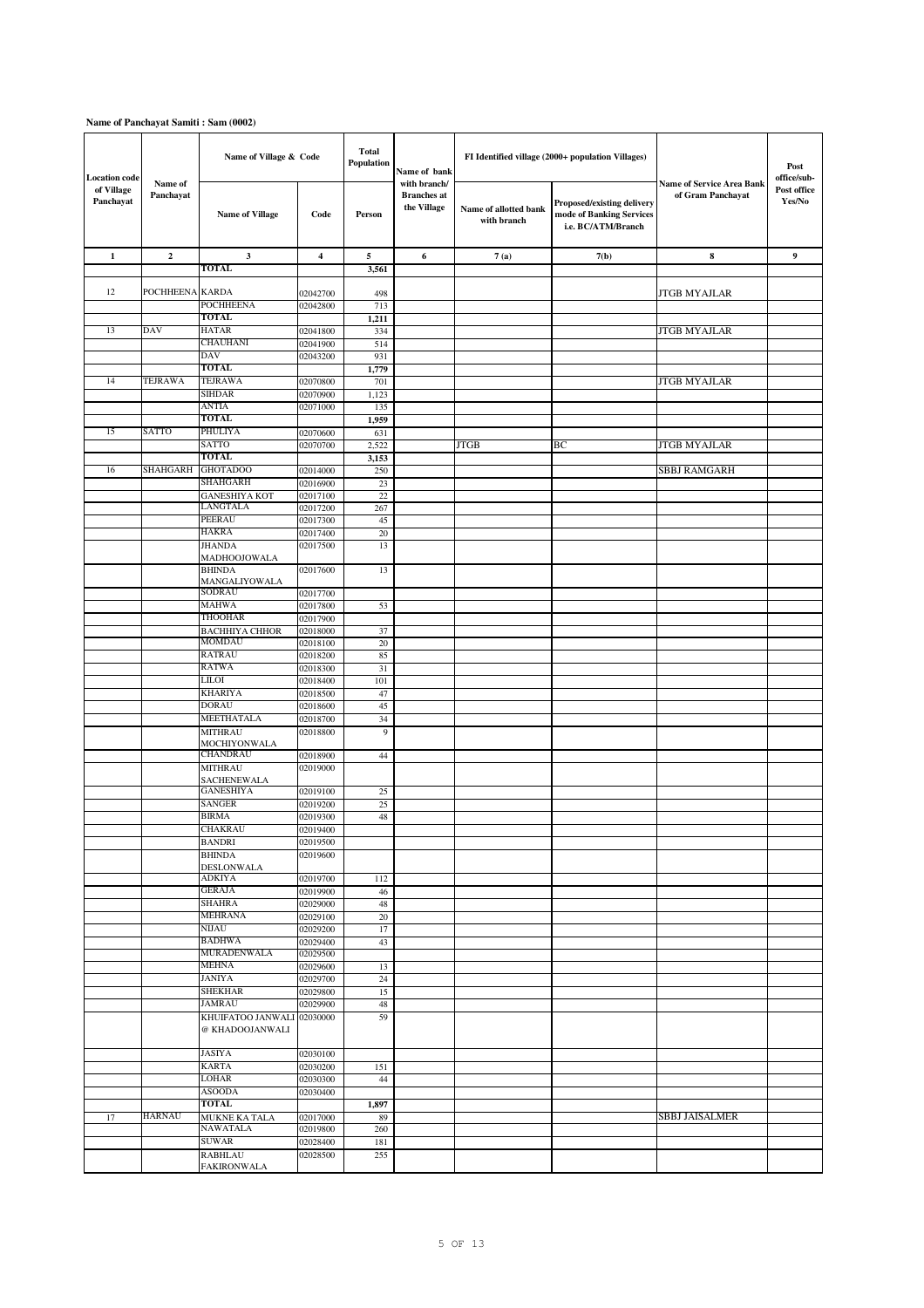| <b>Location</b> code    |                      | Name of Village & Code                 |                      | <b>Total</b><br>Population | Name of bank                                      |                                      | FI Identified village (2000+ population Villages)                            |                                                       | Post<br>office/sub-   |
|-------------------------|----------------------|----------------------------------------|----------------------|----------------------------|---------------------------------------------------|--------------------------------------|------------------------------------------------------------------------------|-------------------------------------------------------|-----------------------|
| of Village<br>Panchayat | Name of<br>Panchayat | <b>Name of Village</b>                 | Code                 | Person                     | with branch/<br><b>Branches</b> at<br>the Village | Name of allotted bank<br>with branch | Proposed/existing delivery<br>mode of Banking Services<br>i.e. BC/ATM/Branch | <b>Name of Service Area Bank</b><br>of Gram Panchayat | Post office<br>Yes/No |
| $\mathbf 1$             | $\mathbf 2$          | 3                                      | $\overline{4}$       | 5                          | 6                                                 | 7(a)                                 | 7(b)                                                                         | 8                                                     | $\boldsymbol{9}$      |
|                         |                      | RABHLAU                                |                      |                            |                                                   |                                      |                                                                              |                                                       |                       |
|                         |                      | <b>RAJRONWALA</b><br><b>MEHNAU</b>     | 02028600<br>02028700 | 19<br>64                   |                                                   |                                      |                                                                              |                                                       |                       |
|                         |                      | <b>KULA TALA</b>                       | 02028800             | 22                         |                                                   |                                      |                                                                              |                                                       |                       |
|                         |                      | <b>BHINDA KHARA</b>                    | 02028900             | 15                         |                                                   |                                      |                                                                              |                                                       |                       |
|                         |                      | <b>KHARIYA</b>                         | 02029300             | 30                         |                                                   |                                      |                                                                              |                                                       |                       |
|                         |                      | (BHAIKHAN)<br><b>THAROI</b>            | 02030500             | 17                         |                                                   |                                      |                                                                              |                                                       |                       |
|                         |                      | <b>BICHHIYA</b>                        | 02030600             | 63                         |                                                   |                                      |                                                                              |                                                       |                       |
|                         |                      | <b>BURANWALI</b>                       | 02030700             | $\sqrt{2}$                 |                                                   |                                      |                                                                              |                                                       |                       |
|                         |                      | <b>KUNDHAU</b>                         | 02030800             | 5                          |                                                   |                                      |                                                                              |                                                       |                       |
|                         |                      | LALEWALI<br><b>BUTOI JEEVANWALI</b>    | 02030900<br>02031000 | $\boldsymbol{7}$<br>$27\,$ |                                                   |                                      |                                                                              |                                                       |                       |
|                         |                      | <b>BUTOI RAHIMWALI</b>                 | 02031100             | 12                         |                                                   |                                      |                                                                              |                                                       |                       |
|                         |                      | <b>BAGNAU</b>                          | 02031200             |                            |                                                   |                                      |                                                                              |                                                       |                       |
|                         |                      | <b>BASNA</b>                           | 02031300             | $72\,$                     |                                                   |                                      |                                                                              |                                                       |                       |
|                         |                      | <b>MAGHLA</b>                          | 02031400             | 32                         |                                                   |                                      |                                                                              |                                                       |                       |
|                         |                      | <b>KANGOOR</b><br><b>EDEWALI</b>       | 02031500             | 12                         |                                                   |                                      |                                                                              |                                                       |                       |
|                         |                      | <b>ASODA</b>                           | 02031600<br>02031700 | $7\phantom{.0}$<br>44      |                                                   |                                      |                                                                              |                                                       |                       |
|                         |                      | <b>KUNTARA</b>                         | 02031800             | 48                         |                                                   |                                      |                                                                              |                                                       |                       |
|                         |                      | <b>BABUWALI</b>                        | 02031900             | 6                          |                                                   |                                      |                                                                              |                                                       |                       |
|                         |                      | GAJAU                                  | 02032000             | 13                         |                                                   |                                      |                                                                              |                                                       |                       |
|                         |                      | PATANWALI                              | 02032100             | 24                         |                                                   |                                      |                                                                              |                                                       |                       |
|                         |                      | <b>DHALOOWAL</b><br>MANDHALWALI        | 02032200<br>02032300 | $\boldsymbol{7}$           |                                                   |                                      |                                                                              |                                                       |                       |
|                         |                      | MITHIKHUI                              | 02032400             |                            |                                                   |                                      |                                                                              |                                                       |                       |
|                         |                      | <b>BIRYAREE</b>                        | 02032500             |                            |                                                   |                                      |                                                                              |                                                       |                       |
|                         |                      | <b>AKANWALI</b>                        | 02032600             |                            |                                                   |                                      |                                                                              |                                                       |                       |
|                         |                      | JHALARIYA                              | 02032700             | 129                        |                                                   |                                      |                                                                              |                                                       |                       |
|                         |                      | <b>KIRADWALI</b><br><b>JIYAU KHARA</b> | 02032800<br>02032900 | 60<br>21                   |                                                   |                                      |                                                                              |                                                       |                       |
|                         |                      | <b>BICHAU</b>                          | 02033000             | $22\,$                     |                                                   |                                      |                                                                              |                                                       |                       |
|                         |                      | SOMRAU                                 | 02033100             | $\mathbf{1}$               |                                                   |                                      |                                                                              |                                                       |                       |
|                         |                      | <b>KALAU</b>                           | 02033200             | 24                         |                                                   |                                      |                                                                              |                                                       |                       |
|                         |                      | <b>BHILOI</b>                          | 02033300             | 10                         |                                                   |                                      |                                                                              |                                                       |                       |
|                         |                      | <b>HOTIYA</b><br><b>HARDA</b>          | 02033400             |                            |                                                   |                                      |                                                                              |                                                       |                       |
|                         |                      | <b>HARNAU</b>                          | 02033500<br>02033600 | 37<br>91                   |                                                   |                                      |                                                                              |                                                       |                       |
|                         |                      | <b>JHANDA KHARA</b>                    | 02033700             | 30                         |                                                   |                                      |                                                                              |                                                       |                       |
|                         |                      | <b>JHANDA MEETHA</b>                   | 02033800             | 17                         |                                                   |                                      |                                                                              |                                                       |                       |
|                         |                      | <b>RELNA</b>                           | 02033900             | 35                         |                                                   |                                      |                                                                              |                                                       |                       |
|                         |                      | <b>KHABDELA</b><br><b>MUNGEL</b>       | 02034000<br>02034100 | 56<br>$28\,$               |                                                   |                                      |                                                                              |                                                       |                       |
|                         |                      | SOMA                                   | 02034200             | $\,$ 8 $\,$                |                                                   |                                      |                                                                              |                                                       |                       |
|                         |                      | NICHOOWALI                             | 02034300             | 18                         |                                                   |                                      |                                                                              |                                                       |                       |
|                         |                      | <b>BHOON</b>                           | 02034400             | 21                         |                                                   |                                      |                                                                              |                                                       |                       |
|                         |                      | <b>MURAR</b>                           | 02034500             | 163                        |                                                   |                                      |                                                                              |                                                       |                       |
|                         |                      | <b>KARAM WALA</b><br><b>TOTAL</b>      | 02034600             | 120<br>2,224               |                                                   |                                      |                                                                              |                                                       |                       |
| 18                      | RAMA                 | RAMA                                   | 02072600             | 808                        |                                                   |                                      |                                                                              | <b>BOB DEVIKOT</b>                                    |                       |
|                         |                      | <b>KHYALA</b>                          | 02072700             | 459                        |                                                   |                                      |                                                                              |                                                       |                       |
|                         |                      | <b>SUMLIYAI</b>                        | 02072800             | 345                        |                                                   |                                      |                                                                              |                                                       |                       |
|                         |                      | <b>KODA</b>                            | 02073000             | 485                        |                                                   |                                      |                                                                              |                                                       |                       |
| 19                      | <b>SEETORAI</b>      | <b>TOTAL</b><br><b>SEETORAI</b>        | 02069400             | 2,097<br>726               |                                                   |                                      |                                                                              | <b>BOB DEVIKOT</b>                                    |                       |
|                         |                      | DIGRI                                  | 02069500             | 260                        |                                                   |                                      |                                                                              |                                                       |                       |
|                         |                      | <b>MEGHA</b>                           | 02072400             | 585                        |                                                   |                                      |                                                                              |                                                       |                       |
|                         |                      | <b>KATHORA</b>                         | 02072500             | 309                        |                                                   |                                      |                                                                              |                                                       |                       |
|                         |                      | <b>TOTAL</b>                           |                      | 1,880                      |                                                   |                                      |                                                                              |                                                       |                       |
| 20                      | <b>SANGAR</b>        | <b>SANGAR</b><br><b>BHELANI</b>        | 02073100<br>02073200 | 1,235<br>762               |                                                   |                                      |                                                                              | <b>JTGB FATEHGARH</b>                                 |                       |
|                         |                      | TOTAL                                  |                      | 1,997                      |                                                   |                                      |                                                                              |                                                       |                       |
| 21                      | FATEH                | KODIYASAR                              | 02073500             | 781                        |                                                   |                                      |                                                                              | <b>JTGB FATEHGARH</b>                                 |                       |
|                         |                      | <b>SANDHUWA</b>                        | 02074100             | 330                        |                                                   |                                      |                                                                              |                                                       |                       |
|                         |                      | <b>FATEH GARH</b>                      | 02074200             | 1,764                      | SBBJ<br><b>JTGB</b>                               |                                      |                                                                              |                                                       |                       |
| 22                      | REEWARI              | TOTAL<br><b>BHIYASAR</b>               |                      | 2,875                      |                                                   |                                      |                                                                              |                                                       |                       |
|                         |                      | REEWARI                                | 02074300<br>02074400 | 796<br>963                 |                                                   |                                      |                                                                              | SBBJ FATEHGARH                                        |                       |
|                         |                      | SAGRARAM KI DHANI 02074500             |                      | 447                        |                                                   |                                      |                                                                              |                                                       |                       |
|                         |                      | <b>SANJEET</b>                         | 02077400             | 502                        |                                                   |                                      |                                                                              |                                                       |                       |
|                         |                      | <b>TOTAL</b>                           |                      | 2,708                      |                                                   |                                      |                                                                              |                                                       |                       |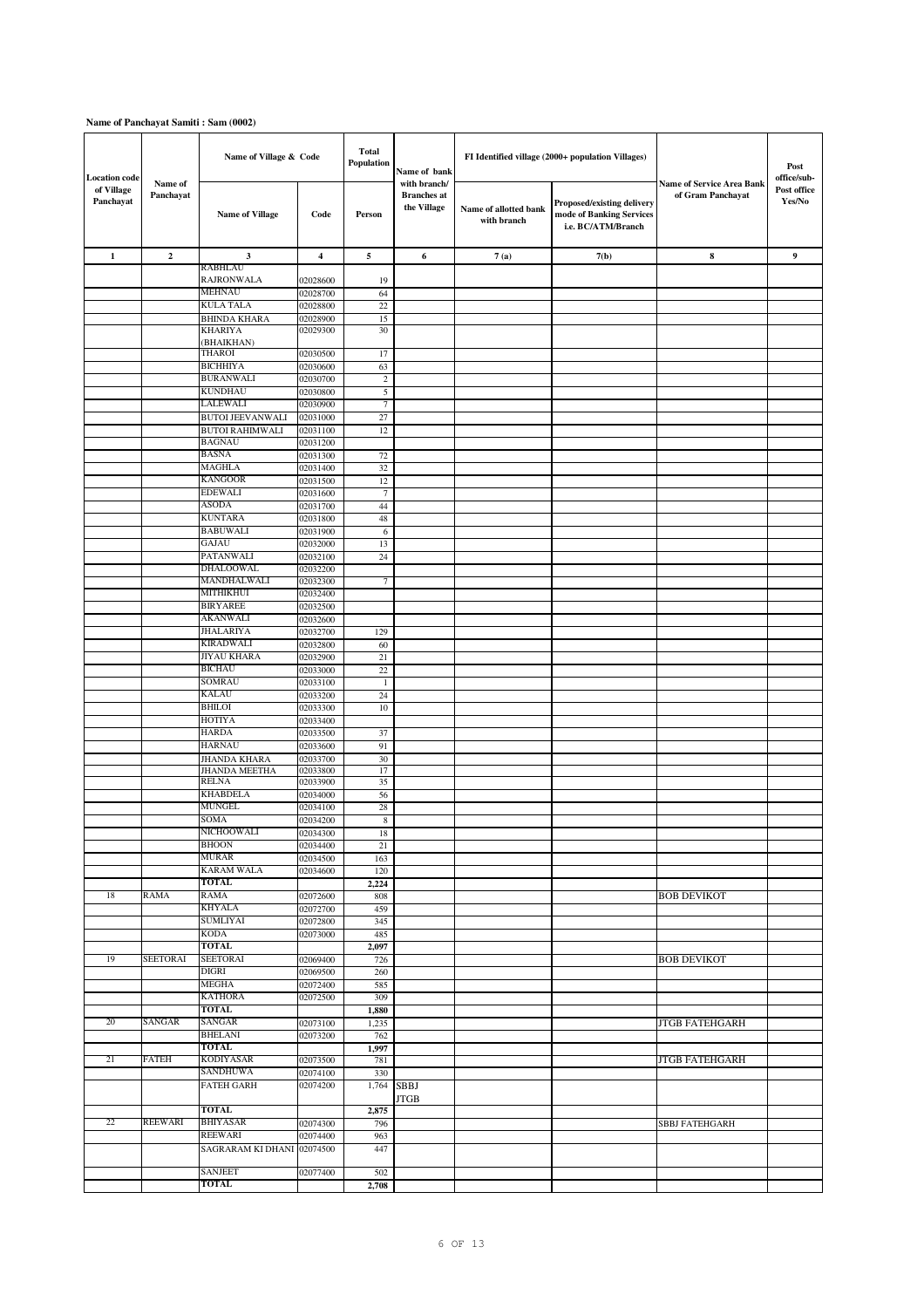| <b>Location</b> code    |                      | Name of Village & Code              |                         | <b>Total</b><br>Population | Name of bank                                      |                                      | FI Identified village (2000+ population Villages)                            |                                                       | Post<br>office/sub-   |
|-------------------------|----------------------|-------------------------------------|-------------------------|----------------------------|---------------------------------------------------|--------------------------------------|------------------------------------------------------------------------------|-------------------------------------------------------|-----------------------|
| of Village<br>Panchayat | Name of<br>Panchayat | <b>Name of Village</b>              | Code                    | Person                     | with branch/<br><b>Branches</b> at<br>the Village | Name of allotted bank<br>with branch | Proposed/existing delivery<br>mode of Banking Services<br>i.e. BC/ATM/Branch | <b>Name of Service Area Bank</b><br>of Gram Panchayat | Post office<br>Yes/No |
| $\mathbf{1}$            | $\mathbf{2}$         | $\mathbf{3}$                        | $\overline{\mathbf{4}}$ | $\mathbf{5}$               | 6                                                 | 7(a)                                 | 7(b)                                                                         | 8                                                     | 9                     |
| 23                      | MANDAI               | <b>NEEMBA</b>                       | 02077300                | 825                        |                                                   |                                      |                                                                              | <b>JTGB FATEHGARH</b>                                 |                       |
|                         |                      | <b>MANDAI</b><br><b>RABRI CHAK</b>  | 02077500                | 1,430<br>805               |                                                   |                                      |                                                                              |                                                       |                       |
|                         |                      | TOTAL                               | 02077600                | 3,060                      |                                                   |                                      |                                                                              |                                                       |                       |
| 24                      | KAPURIYA             | <b>KAPURIYA</b>                     | 02074600                | 850                        |                                                   |                                      |                                                                              | SBBJ FATEHGARH                                        |                       |
|                         |                      | <b>NADA</b>                         | 02074700                | 244                        |                                                   |                                      |                                                                              |                                                       |                       |
|                         |                      | <b>PANCHA</b>                       | 02074800                | 164                        |                                                   |                                      |                                                                              |                                                       |                       |
|                         |                      | <b>HARBHA</b>                       | 02074900                | 507                        |                                                   |                                      |                                                                              |                                                       |                       |
|                         |                      | <b>TOGA</b><br><b>TOTAL</b>         | 02077200                | 491<br>2,256               |                                                   |                                      |                                                                              |                                                       |                       |
| 25                      | <b>DANGRI</b>        | <b>CHHODIYA</b>                     | 02068400                | 335                        |                                                   |                                      |                                                                              | <b>BOB DEVIKOT</b>                                    |                       |
|                         |                      | LAXMANSAR                           | 02073600                | 487                        |                                                   |                                      |                                                                              |                                                       |                       |
|                         |                      | <b>DANGRI</b>                       | 02073700                | 2,400                      |                                                   | JTGB FATEHGARH                       | BC                                                                           |                                                       |                       |
|                         |                      | MEHRERI                             | 02073800                | 461                        |                                                   |                                      |                                                                              |                                                       |                       |
|                         |                      | PABNASAR<br><b>SANDHA</b>           | 02073900                | 1,104<br>251               |                                                   |                                      |                                                                              |                                                       |                       |
|                         |                      | <b>TOTAL</b>                        | 02074000                | 5,038                      |                                                   |                                      |                                                                              |                                                       |                       |
| 26                      | LAKHA                | <b>BHADLI</b>                       | 02076500                | 1,047                      |                                                   |                                      |                                                                              | <b>JTGB FATEHGARH</b>                                 |                       |
|                         |                      | CHHEEPASARIYA                       | 02076600                | 335                        |                                                   |                                      |                                                                              |                                                       |                       |
|                         |                      | LAKHA                               | 02076700                | 2,724                      |                                                   | JTGB FATEHGARH                       | BC                                                                           |                                                       |                       |
|                         |                      | <b>TOTAL</b>                        |                         | 4,106                      |                                                   |                                      |                                                                              | <b>JTGB MYAJLAR</b>                                   |                       |
| 27                      | JHIJHANIYA           | <b>JHIJHANIYALI</b><br><b>GUHRA</b> | 02075500<br>02075600    | 2,298<br>553               |                                                   | JTGB MYAJLAR                         | BС                                                                           |                                                       |                       |
|                         |                      | <b>GAJSINGH KA GAON</b>             | 02075700                | 644                        |                                                   |                                      |                                                                              |                                                       |                       |
|                         |                      | SODAT                               | 02075800                | 326                        |                                                   |                                      |                                                                              |                                                       |                       |
|                         |                      | <b>TOTAL</b>                        |                         | 3,821                      |                                                   |                                      |                                                                              |                                                       |                       |
| 28                      | <b>BAIYA</b>         | <b>BASRA</b>                        | 02075200                | 216                        |                                                   |                                      |                                                                              | <b>JTGB MYAJLAR</b>                                   |                       |
|                         |                      | <b>MAGRA</b><br>BAIYA               | 02075300<br>02075400    | 838<br>1,796               |                                                   |                                      |                                                                              |                                                       |                       |
|                         |                      | TOTAL                               |                         | 2,850                      |                                                   |                                      |                                                                              |                                                       |                       |
| 29                      | TEJMALTA             | <b>TEJMALTA</b>                     | 02075900                | 1,517                      |                                                   |                                      |                                                                              | <b>JTGB MYAJLAR</b>                                   |                       |
|                         |                      | JOGIDAS KA GAON                     | 02076000                | 818                        |                                                   |                                      |                                                                              |                                                       |                       |
|                         |                      | <b>TOTAL</b><br><b>RANDHA</b>       |                         | 2,335                      |                                                   |                                      |                                                                              |                                                       |                       |
| 30                      | MODHA                | <b>BEERMANI</b>                     | 02076800<br>02076900    | 1,053<br>148               |                                                   |                                      |                                                                              | <b>SBBJ FATEHGARH</b>                                 |                       |
|                         |                      | <b>MODHA</b>                        | 02077000                | 1,001                      |                                                   |                                      |                                                                              |                                                       |                       |
|                         |                      | <b>BOGNIYAI</b>                     | 02077100                | 261                        |                                                   |                                      |                                                                              |                                                       |                       |
|                         |                      | <b>TOTAL</b>                        |                         | 2,463                      |                                                   |                                      |                                                                              |                                                       |                       |
| 31                      | <b>KUNDA</b>         | <b>KOHRA</b><br><b>KUNDA</b>        | 02076100                | 999                        |                                                   |                                      |                                                                              | JTGB FATEHGARH                                        |                       |
|                         |                      | NEEMBALI                            | 02076200<br>02076300    | 946<br>634                 |                                                   |                                      |                                                                              |                                                       |                       |
|                         |                      | MEHRON KI DHANI                     | 02076400                | 745                        |                                                   |                                      |                                                                              |                                                       |                       |
|                         |                      | TOTAL                               |                         | 3,324                      |                                                   |                                      |                                                                              |                                                       |                       |
| 32                      | ADBALA               | <b>HAPA</b>                         | 02071400                | 202                        |                                                   |                                      |                                                                              | <b>IOB JAISALMER</b>                                  |                       |
|                         |                      | <b>GERAJA</b><br><b>MOOLIYA</b>     | 02071500                | 220                        |                                                   |                                      |                                                                              |                                                       |                       |
|                         |                      | SOBH                                | 02071600<br>02071700    | 81<br>719                  |                                                   |                                      |                                                                              |                                                       |                       |
|                         |                      | ADBALA                              | 02071800                | 586                        |                                                   |                                      |                                                                              |                                                       |                       |
|                         |                      | ADROI @ BHILON KI 02071900          |                         | 165                        |                                                   |                                      |                                                                              |                                                       |                       |
|                         |                      | <b>DHANI</b><br><b>TOTAL</b>        |                         |                            |                                                   |                                      |                                                                              |                                                       |                       |
| 33                      | CHHATANG             | <b>CHHATANGAR</b>                   | 02070500                | 1,973<br>631               |                                                   |                                      |                                                                              | JTGB MYAJLAR                                          |                       |
|                         |                      | <b>BHANBHARA</b>                    | 02071100                | 942                        |                                                   |                                      |                                                                              |                                                       |                       |
|                         |                      | <b>JODHA</b>                        | 02071200                | 167                        |                                                   |                                      |                                                                              |                                                       |                       |
|                         |                      | ALA                                 | 02071300                | 133                        |                                                   |                                      |                                                                              |                                                       |                       |
| 34                      | <b>CHELAK</b>        | TOTAL<br><b>CHANPA</b>              |                         | 1,873                      |                                                   |                                      |                                                                              | <b>BOB DEVIKOT</b>                                    |                       |
|                         |                      | NAGRAJA                             | 02072000<br>02072100    | 79<br>759                  |                                                   |                                      |                                                                              |                                                       |                       |
|                         |                      | <b>CHELAK</b>                       | 02072200                | 1,028                      |                                                   |                                      |                                                                              |                                                       |                       |
|                         |                      | <b>BEENJOTA</b>                     | 02072300                | 411                        |                                                   |                                      |                                                                              |                                                       |                       |
|                         |                      | <b>TOTAL</b>                        |                         | 2,277                      |                                                   |                                      |                                                                              |                                                       |                       |
| 35                      | <b>DEVRA</b>         | <b>DEVRA</b><br>KOTHA               | 02075100<br>02075000    | 1,455                      |                                                   |                                      |                                                                              | <b>IOB JAISALMER</b>                                  |                       |
|                         |                      | TOTAL                               |                         | 575<br>2,030               |                                                   |                                      |                                                                              |                                                       |                       |
| 36                      | KOTRI                | SENAG                               | 02066700                | 18                         |                                                   |                                      |                                                                              | <b>BOB JAISALMER</b>                                  |                       |
|                         |                      | <b>KOTRI</b>                        | 02066800                | 619                        |                                                   |                                      |                                                                              |                                                       |                       |
|                         |                      | SODA                                | 02070100                | 349                        |                                                   |                                      |                                                                              |                                                       |                       |
|                         |                      | <b>MADA</b>                         | 02070200                | 130                        |                                                   |                                      |                                                                              |                                                       |                       |
|                         |                      | ASLOI<br><b>JANRA</b>               | 02070300<br>02070400    | 354<br>856                 |                                                   |                                      |                                                                              |                                                       |                       |
|                         |                      | <b>TOTAL</b>                        |                         | 2,326                      |                                                   |                                      |                                                                              |                                                       |                       |
| 37                      | <b>NARSINGON</b>     | <b>UGAWA</b>                        | 02069600                | 497                        |                                                   |                                      |                                                                              | SBI JAISALMER                                         |                       |
|                         | DHANI                | <b>NARSINGON KI</b><br>DHANI        | 02069700                | 629                        |                                                   |                                      |                                                                              |                                                       |                       |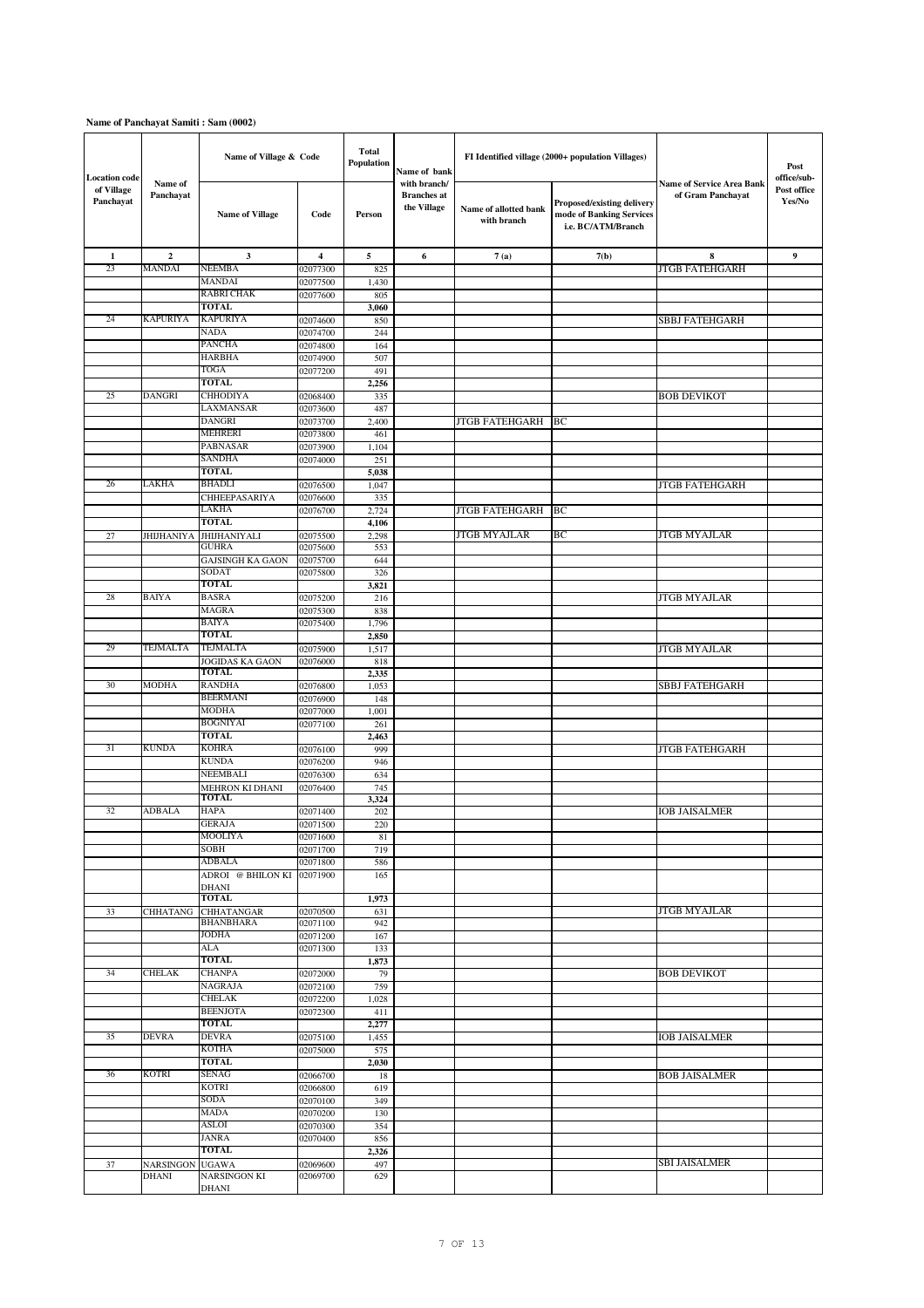| <b>Location code</b>    |                      | Name of Village & Code              |                      | <b>Total</b><br>Population | Name of bank                                      |                                      | FI Identified village (2000+ population Villages)                            |                                                       | Post<br>office/sub-   |
|-------------------------|----------------------|-------------------------------------|----------------------|----------------------------|---------------------------------------------------|--------------------------------------|------------------------------------------------------------------------------|-------------------------------------------------------|-----------------------|
| of Village<br>Panchayat | Name of<br>Panchayat | <b>Name of Village</b>              | Code                 | Person                     | with branch/<br><b>Branches</b> at<br>the Village | Name of allotted bank<br>with branch | Proposed/existing delivery<br>mode of Banking Services<br>i.e. BC/ATM/Branch | <b>Name of Service Area Bank</b><br>of Gram Panchayat | Post office<br>Yes/No |
| 1                       | $\overline{2}$       | 3                                   | 4                    | 5                          | 6                                                 | 7(a)                                 | 7(b)                                                                         | 8                                                     | 9                     |
|                         |                      | <b>BADHAN</b>                       | 02069900             | 32                         |                                                   |                                      |                                                                              |                                                       |                       |
|                         |                      | <b>KORWA</b><br>TOTAL               | 02070000             | 338                        |                                                   |                                      |                                                                              |                                                       |                       |
| 38                      | <b>DEVIKOT</b>       | SANGANA                             | 02067200             | 1,496<br>221               |                                                   |                                      |                                                                              | <b>BOB DEVIKOT</b>                                    |                       |
|                         |                      | <b>CHHOR</b>                        | 02067300             | 1,014                      |                                                   |                                      |                                                                              |                                                       |                       |
|                         |                      | <b>AMARPURA</b>                     | 02068600             | 688                        |                                                   |                                      |                                                                              |                                                       |                       |
|                         |                      | <b>DEVIKOT</b>                      | 02068700             | 1,485                      | <b>BOB</b>                                        |                                      |                                                                              |                                                       |                       |
|                         |                      | <b>BOLA</b><br>MODA GANESHPURA      | 02068800<br>02068900 | 137<br>187                 |                                                   |                                      |                                                                              |                                                       |                       |
|                         |                      | UNDA                                | 02069000             | 660                        |                                                   |                                      |                                                                              |                                                       |                       |
|                         |                      | SIRWA                               | 02069100             | 197                        |                                                   |                                      |                                                                              |                                                       |                       |
|                         |                      | <b>CHEECHA</b>                      | 02069200             |                            |                                                   |                                      |                                                                              |                                                       |                       |
|                         |                      | <b>BHAKHRANI</b>                    | 02069300             | 582                        |                                                   |                                      |                                                                              |                                                       |                       |
|                         |                      | <b>JASUWA</b><br><b>POONASAR</b>    | 02072900             | 146                        |                                                   |                                      |                                                                              |                                                       |                       |
|                         |                      | LAKHMANA                            | 02073300<br>02073400 | 172<br>560                 |                                                   |                                      |                                                                              |                                                       |                       |
|                         |                      | TOTAL                               |                      | 6,049                      |                                                   |                                      |                                                                              |                                                       |                       |
| 39                      | <b>MOOLANA</b>       | <b>MOOLANA</b>                      | 02067400             | 2,170                      |                                                   | <b>BOB DEVIKOT</b>                   | BC                                                                           | <b>JTGB BADORA GAON</b>                               |                       |
|                         |                      | <b>BHIMSAR</b>                      | 02067500             | 442                        |                                                   |                                      |                                                                              |                                                       |                       |
|                         |                      | <b>DAWARA</b><br>TOTAL              | 02067600             | 1,045<br>3,657             |                                                   |                                      |                                                                              |                                                       |                       |
| 40                      | RASLA                | <b>RASLA</b>                        | 02067700             | 926                        |                                                   |                                      |                                                                              | JTGB BADORA GAON                                      |                       |
|                         |                      | ACHLA                               | 02067800             | 657                        |                                                   |                                      |                                                                              |                                                       |                       |
|                         |                      | <b>MEHRAJOT</b>                     | 02067900             | 457                        |                                                   |                                      |                                                                              |                                                       |                       |
|                         |                      | <b>KARADA</b>                       | 02068000             | 472                        |                                                   |                                      |                                                                              |                                                       |                       |
|                         |                      | LALA<br>SANWATA                     | 02068100             | 103                        |                                                   |                                      |                                                                              |                                                       |                       |
|                         |                      | <b>BHIKASAR</b>                     | 02068200<br>02068300 | 405<br>662                 |                                                   |                                      |                                                                              |                                                       |                       |
|                         |                      | <b>BHOPA</b>                        | 02069800             | 539                        |                                                   |                                      |                                                                              |                                                       |                       |
|                         |                      | <b>TOTAL</b>                        |                      | 4,221                      |                                                   |                                      |                                                                              |                                                       |                       |
| 41                      | RAMGARH              | LONGEWALA                           | 02014100             | 569                        |                                                   |                                      |                                                                              | <b>SBBJ RAMGARH</b>                                   |                       |
|                         |                      | SADHAWALA<br><b>TANOT</b>           | 02014200             | 71<br>492                  |                                                   |                                      |                                                                              |                                                       |                       |
|                         |                      | <b>RAMGARH</b>                      | 02014300<br>02015800 | 6,918                      | <b>SBI</b>                                        |                                      |                                                                              |                                                       |                       |
|                         |                      |                                     |                      |                            | SBBJ<br>CO-OP                                     |                                      |                                                                              |                                                       |                       |
|                         |                      | <b>NETSI</b>                        | 02015900             | 510                        |                                                   |                                      |                                                                              |                                                       |                       |
|                         |                      | <b>GAMNEWALA</b><br><b>KALIBHAR</b> | 02016000             | 167                        |                                                   |                                      |                                                                              |                                                       |                       |
|                         |                      | HINGOLEWALA                         | 02016100<br>02016200 |                            |                                                   |                                      |                                                                              |                                                       |                       |
|                         |                      | <b>HANSOOWALA</b>                   | 02016300             |                            |                                                   |                                      |                                                                              |                                                       |                       |
|                         |                      | <b>KOLOOTALA</b>                    | 02016400             | 153                        |                                                   |                                      |                                                                              |                                                       |                       |
|                         |                      | <b>EKALPAR</b>                      | 02016500             | 227                        |                                                   |                                      |                                                                              |                                                       |                       |
|                         |                      | <b>DRABLAPAR</b><br>TOTAL           | 02016600             | 190<br>9,297               |                                                   |                                      |                                                                              |                                                       |                       |
| 42                      | SONOO                | <b>SERAWA</b>                       | 02021400             | 373                        |                                                   |                                      |                                                                              | <b>SBBJ SONU</b>                                      |                       |
|                         |                      | <b>HEMA</b>                         | 02021300             | 229                        |                                                   |                                      |                                                                              |                                                       |                       |
|                         |                      | <b>SONOO</b>                        | 02021600             | 1,798                      | <b>SBBJ</b>                                       |                                      |                                                                              |                                                       |                       |
|                         | <b>RAGHWA</b>        | TOTAL<br><b>HADA</b>                |                      | 2,400                      |                                                   |                                      |                                                                              |                                                       |                       |
| 43                      |                      | <b>SEUWA</b>                        | 02015500<br>02015600 | 17<br>1,039                |                                                   |                                      |                                                                              | <b>SBI RAMGARH</b>                                    |                       |
|                         |                      | <b>RAGHWA</b>                       | 02015700             | 849                        |                                                   |                                      |                                                                              |                                                       |                       |
|                         |                      | <b>JOGA</b>                         | 02021500             | 995                        |                                                   |                                      |                                                                              |                                                       |                       |
|                         |                      | TOTAL                               |                      | 2,900                      |                                                   |                                      |                                                                              |                                                       |                       |
| 44                      | TEJPALA              | <b>BHUTOWALA</b><br><b>BADA</b>     | 02014700<br>02014800 | 334                        |                                                   |                                      |                                                                              | <b>SBI NEHRAI</b>                                     |                       |
|                         |                      | TEJPALA                             | 02014900             | 869                        |                                                   |                                      |                                                                              |                                                       |                       |
|                         |                      | <b>NAGA</b>                         | 02015000             | 810                        |                                                   |                                      |                                                                              |                                                       |                       |
|                         |                      | <b>BUILI</b>                        | 02022800             | 40                         |                                                   |                                      |                                                                              |                                                       |                       |
| 45                      | <b>RAIMALA</b>       | <b>TOTAL</b><br><b>KISHANGARH</b>   |                      | 2,053                      |                                                   |                                      |                                                                              |                                                       |                       |
|                         |                      | <b>GODHOOWALA</b>                   | 02014400<br>02014500 | 621                        |                                                   |                                      |                                                                              | <b>SBI NEHRAI</b>                                     |                       |
|                         |                      | <b>DEETOWALA</b>                    | 02014600             |                            |                                                   |                                      |                                                                              |                                                       |                       |
|                         |                      | KAKAB                               | 02015100             | 172                        |                                                   |                                      |                                                                              |                                                       |                       |
|                         |                      | NAGON KI DHANI                      | 02015200             | 361                        |                                                   |                                      |                                                                              |                                                       |                       |
|                         |                      | <b>SADHNA</b><br><b>RAIMALA</b>     | 02015300<br>02015400 | 543<br>536                 |                                                   |                                      |                                                                              |                                                       |                       |
|                         |                      | TOTAL                               |                      | 2,233                      |                                                   |                                      |                                                                              |                                                       |                       |
| 46                      | <b>KHUIYALA</b>      | <b>KHUIYALA</b>                     | 02020800             | 1,481                      |                                                   |                                      |                                                                              | PNB JAISALMER                                         |                       |
|                         |                      | ALAM KA GAON                        | 02020600             | 243                        |                                                   |                                      |                                                                              |                                                       |                       |
|                         |                      | KODARIYA KA GAON<br><b>TOTAL</b>    | 02020700             | 342<br>2,066               |                                                   |                                      |                                                                              |                                                       |                       |
| 47                      | SIYAMBAR             | <b>SIYAMBAR</b>                     | 02020500             | 1,036                      |                                                   |                                      |                                                                              | PNB JAISALMER                                         |                       |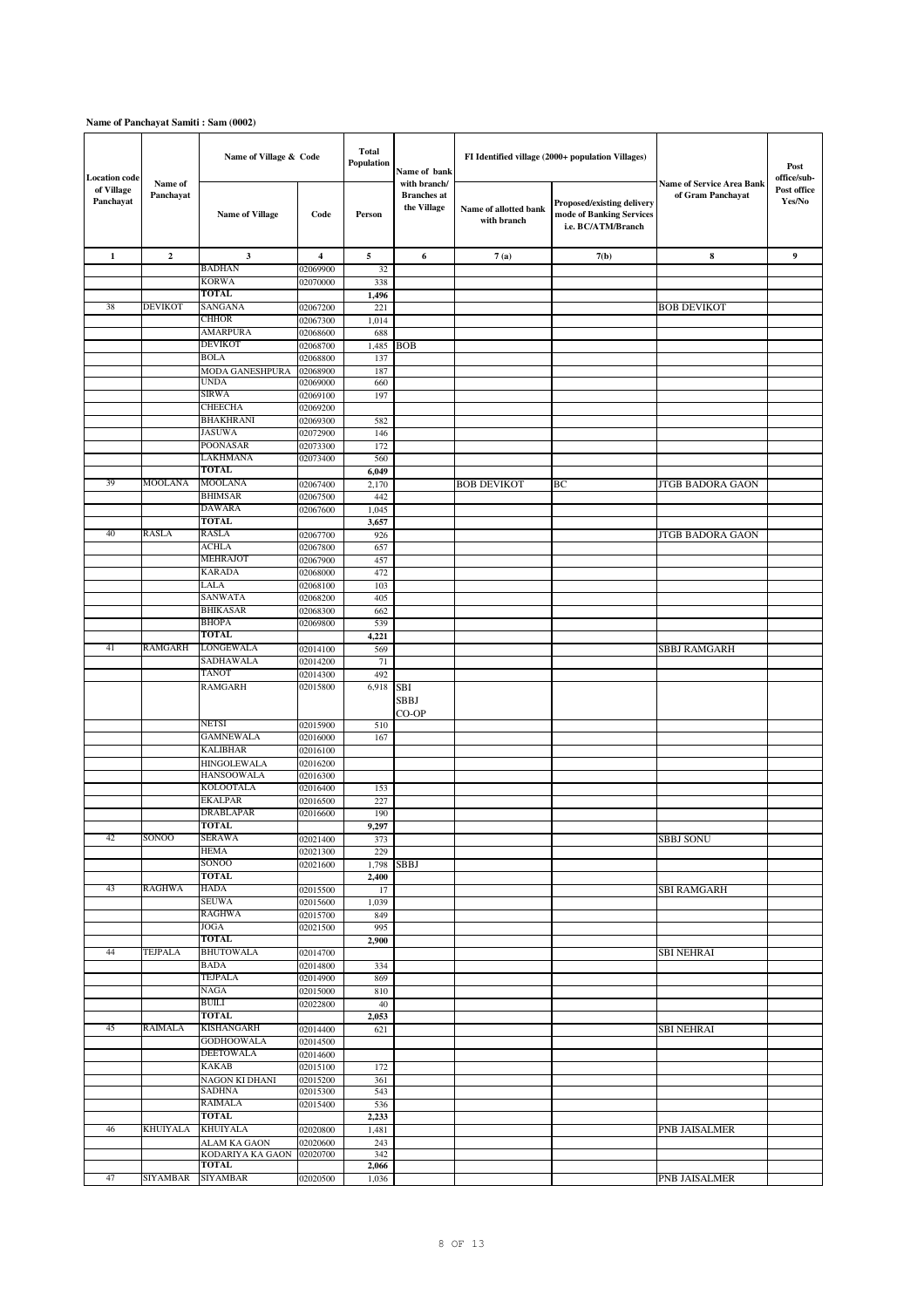| <b>Location code</b><br>Name of<br>of Village |                | Name of Village & Code |          | Total<br>Population | Name of bank                                      |                                      | FI Identified village (2000+ population Villages)                            | <b>Name of Service Area Bank</b> | Post<br>office/sub-   |
|-----------------------------------------------|----------------|------------------------|----------|---------------------|---------------------------------------------------|--------------------------------------|------------------------------------------------------------------------------|----------------------------------|-----------------------|
| Panchayat                                     | Panchayat      | <b>Name of Village</b> | Code     | Person              | with branch/<br><b>Branches at</b><br>the Village | Name of allotted bank<br>with branch | Proposed/existing delivery<br>mode of Banking Services<br>i.e. BC/ATM/Branch | of Gram Panchayat                | Post office<br>Yes/No |
|                                               | $\overline{2}$ | 3                      | 4        | 5                   | 6                                                 | 7(a)                                 | 7(b)                                                                         | 8                                | 9                     |
|                                               |                | <b>SURRON KI DHANI</b> | 02020900 | 253                 |                                                   |                                      |                                                                              |                                  |                       |
|                                               |                | <b>TABANSAR</b>        | 02021000 | 867                 |                                                   |                                      |                                                                              |                                  |                       |
|                                               |                | <b>TOTAL</b>           |          | 2,156               |                                                   |                                      |                                                                              |                                  |                       |
| 48                                            | <b>BANDHA</b>  | <b>BANDHA</b>          | 02016700 | 765                 |                                                   |                                      |                                                                              | <b>PNB JAISALMER</b>             |                       |
|                                               |                | ASOO KA TALA           | 02016800 | 369                 |                                                   |                                      |                                                                              |                                  |                       |
|                                               |                | <b>MEERWALA</b>        | 02020100 | 839                 |                                                   |                                      |                                                                              |                                  |                       |
|                                               |                | <b>TOTAL</b>           |          | 1,973               |                                                   |                                      |                                                                              |                                  |                       |
| 49                                            | <b>HABUR</b>   | <b>KUCHHRI</b>         | 02021100 | 1,525               |                                                   |                                      |                                                                              | <b>SBBJ SONU</b>                 |                       |
|                                               |                | <b>HABUR</b>           | 02021200 | 1,943               |                                                   |                                      |                                                                              |                                  |                       |
|                                               |                | <b>TOTAL</b>           |          | 3,468               |                                                   |                                      |                                                                              |                                  |                       |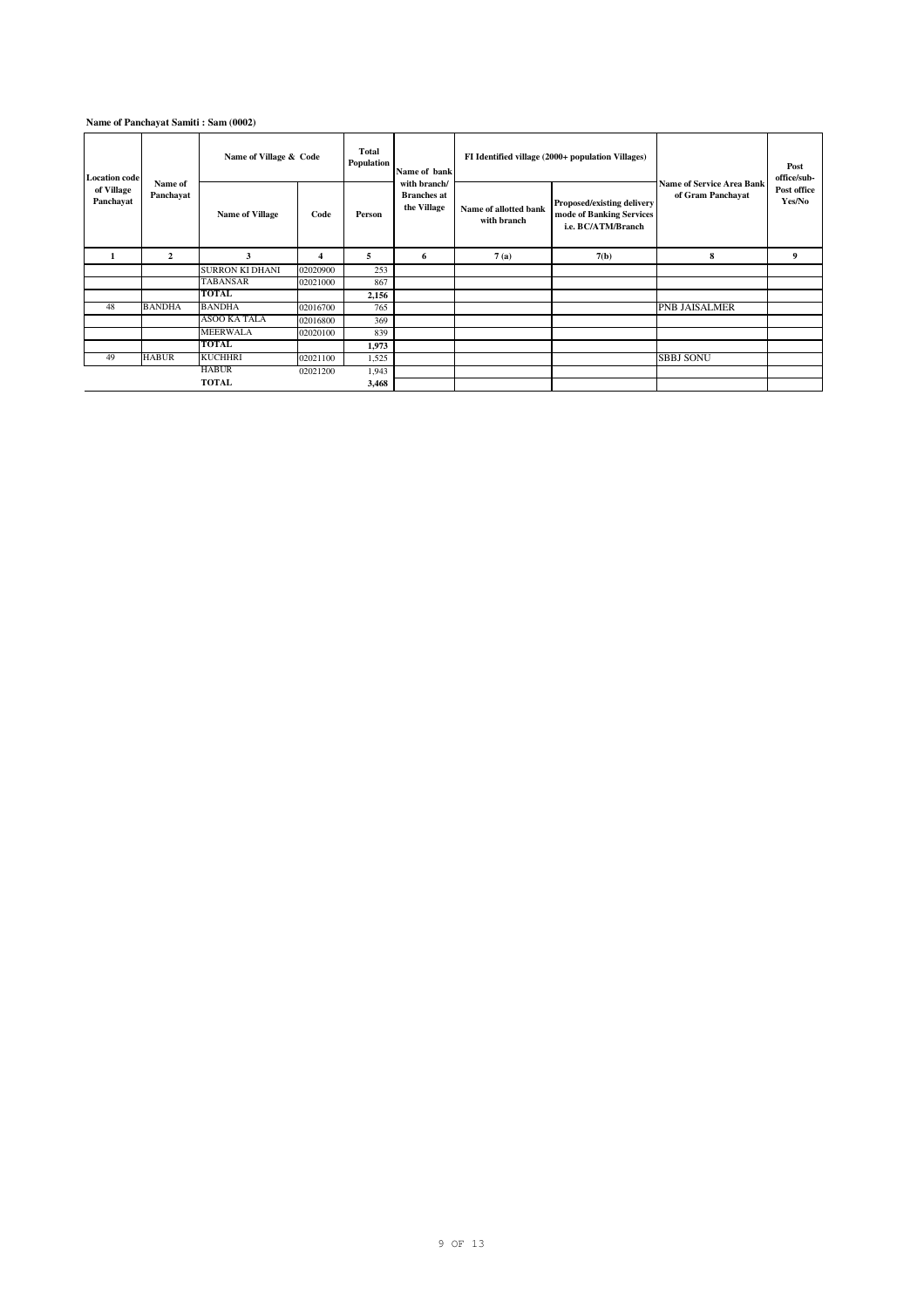## **Service Area Plan :: JAISALMER**

# **NUMBER OF VILLAGES UNDER EACH GRAM PANCHAYAT, 2001**

|                                                 |                      | Name of Village & Code                |                      | Total<br>Population | Name of bank                                      |                                      | FI Identified village (2000+ population Villages)                            |                                                                 | Post office/sub-      |
|-------------------------------------------------|----------------------|---------------------------------------|----------------------|---------------------|---------------------------------------------------|--------------------------------------|------------------------------------------------------------------------------|-----------------------------------------------------------------|-----------------------|
| <b>Location</b> code<br>of Village<br>Panchayat | Name of<br>Panchayat | <b>Name of Village</b>                | Code                 | Person              | with branch/<br><b>Branches</b> at<br>the Village | Name of allotted bank<br>with branch | Proposed/existing delivery<br>mode of Banking Services<br>i.e. BC/ATM/Branch | <b>Name of Service Area</b><br><b>Bank of Gram</b><br>Panchayat | Post office<br>Yes/No |
| 1                                               | $\mathbf{2}$         | 3                                     | 4                    | 5                   | 6                                                 | 7(a)                                 | 7(b)                                                                         | 8                                                               | 9                     |
| 01                                              | LOHARKI              | <b>CHANDSAR</b>                       | 02048800             | 295                 |                                                   |                                      |                                                                              | SBBJ RAMDEORA                                                   |                       |
|                                                 |                      | ETA                                   | 02048900             |                     |                                                   |                                      |                                                                              |                                                                 |                       |
|                                                 |                      | NAWATALA<br>LOHARKI                   | 02049100<br>02049200 | 480                 |                                                   |                                      |                                                                              |                                                                 |                       |
|                                                 |                      | <b>BARDANA</b>                        | 02049300             | 1,968<br>532        |                                                   |                                      |                                                                              |                                                                 |                       |
|                                                 |                      | MALKA                                 | 02050700             |                     |                                                   |                                      |                                                                              |                                                                 |                       |
|                                                 |                      | <b>TOTAL</b>                          |                      | 3,275               |                                                   |                                      |                                                                              |                                                                 |                       |
| 02                                              | CHHAYAN              | CHHAYAN-I                             | 02049400             | 1,338               |                                                   |                                      |                                                                              | SBBJ RAMDEORA                                                   |                       |
|                                                 |                      | CHHAYAN-II                            | 02049500             | 2,107               |                                                   | <b>SBBJ RAMDEORA</b>                 | BC                                                                           |                                                                 |                       |
|                                                 |                      | <b>TOTAL</b>                          |                      | 3,445               |                                                   |                                      |                                                                              |                                                                 |                       |
| 03                                              | SADAN                | <b>SADAN</b><br><b>RATHORA</b>        | 02049600<br>02049700 | 858<br>624          |                                                   |                                      |                                                                              | SBBJ RAMDEORA                                                   |                       |
|                                                 |                      | <b>DOODHIYA</b>                       | 02049800             | 476                 |                                                   |                                      |                                                                              |                                                                 |                       |
|                                                 |                      | TOTAL                                 |                      | 1,958               |                                                   |                                      |                                                                              |                                                                 |                       |
| 04                                              | <b>KHETOLAI</b>      | <b>KALA</b>                           | 02050600             |                     |                                                   |                                      |                                                                              | <b>JTGB POKARAN</b>                                             |                       |
|                                                 |                      | <b>KHETOLAI</b>                       | 02050800             | 1,808               |                                                   |                                      |                                                                              |                                                                 |                       |
|                                                 |                      | <b>CHANANI</b>                        | 02051300             | 936                 |                                                   |                                      |                                                                              |                                                                 |                       |
|                                                 |                      | ORHANIYA                              | 02051500             | 1,617               |                                                   |                                      |                                                                              |                                                                 |                       |
|                                                 |                      | <b>CHACHA</b>                         | 02051600             | 1,173               |                                                   |                                      |                                                                              |                                                                 |                       |
| 05                                              | LATHI                | <b>TOTAL</b><br><b>BHADRIYA</b>       |                      | 5,534               |                                                   |                                      |                                                                              |                                                                 |                       |
|                                                 |                      | DHOLIYA                               | 02049000<br>02050900 | 1,359<br>2,053      |                                                   | <b>SBBJ LATHI</b>                    | BC                                                                           | SBBJ LATHI                                                      |                       |
|                                                 |                      | LATHI                                 | 02051000             | 3,009               | SBBJ                                              |                                      |                                                                              |                                                                 |                       |
|                                                 |                      | LOHTA                                 | 02051100             | 137                 |                                                   |                                      |                                                                              |                                                                 |                       |
|                                                 |                      | <b>RATAN KI BASTI</b>                 | 02051200             | 231                 |                                                   |                                      |                                                                              |                                                                 |                       |
|                                                 |                      | <b>TOTAL</b>                          |                      | 6,789               |                                                   |                                      |                                                                              |                                                                 |                       |
| 06                                              | <b>SANKRA</b>        | <b>KHUHRA</b>                         | 02054500             | 1,023               |                                                   |                                      |                                                                              | <b>JTGB SANKARA</b>                                             |                       |
|                                                 |                      | SADRASAR<br><b>MADHOPURA</b>          | 02054600             | 489                 |                                                   |                                      |                                                                              |                                                                 |                       |
|                                                 |                      | <b>SANKRA</b>                         | 02054700<br>02054800 | 796<br>3,773        | <b>JTGB</b>                                       |                                      |                                                                              |                                                                 |                       |
|                                                 |                      | <b>KHETASAR</b>                       | 02054900             | 1,462               |                                                   |                                      |                                                                              |                                                                 |                       |
|                                                 |                      | <b>TOTAL</b>                          |                      | 7,543               |                                                   |                                      |                                                                              |                                                                 |                       |
| 07                                              | <b>NERAN</b>         | <b>KHERALIYA</b>                      | 02054100             | 701                 |                                                   |                                      |                                                                              | <b>JTGB SANKARA</b>                                             |                       |
|                                                 |                      | NERAN                                 | 02054200             | 1,114               |                                                   |                                      |                                                                              |                                                                 |                       |
|                                                 |                      | <b>MADASAR</b>                        | 02054300             | 911                 |                                                   |                                      |                                                                              |                                                                 |                       |
|                                                 |                      | LAKHASAR<br>TOTAL                     | 02054400             | 221                 |                                                   |                                      |                                                                              |                                                                 |                       |
| 08                                              | <b>CHOK</b>          | <b>RAMPURA</b>                        | 02053600             | 2,947<br>595        |                                                   |                                      |                                                                              | <b>SBBJ POKARAN</b>                                             |                       |
|                                                 |                      | PRATAPPURA                            | 02053700             | 409                 |                                                   |                                      |                                                                              |                                                                 |                       |
|                                                 |                      | <b>CHOK</b>                           | 02053800             | 505                 |                                                   |                                      |                                                                              |                                                                 |                       |
|                                                 |                      | NAYA SANAWARA                         | 02053900             | 588                 |                                                   |                                      |                                                                              |                                                                 |                       |
|                                                 |                      | SANAWARA                              | 02054000             | 1,771               |                                                   |                                      |                                                                              |                                                                 |                       |
|                                                 |                      | <b>TOTAL</b>                          |                      | 3,868               |                                                   |                                      |                                                                              |                                                                 |                       |
| 09                                              | MODARDI              | <b>MAHESHON KI</b><br>DHANI           | 02051400             | 628                 |                                                   |                                      |                                                                              | <b>SBBJ POKARAN</b>                                             |                       |
|                                                 |                      | NANANYAI                              | 02053400             | 1,046               |                                                   |                                      |                                                                              |                                                                 |                       |
|                                                 |                      | <b>MODARDI</b>                        | 02053500             | 1,050               |                                                   |                                      |                                                                              |                                                                 |                       |
|                                                 |                      | NAIGUDDI                              | 02055000             | 517                 |                                                   |                                      |                                                                              |                                                                 |                       |
|                                                 |                      | GUDDI                                 | 02055100             | 600                 |                                                   |                                      |                                                                              |                                                                 |                       |
|                                                 | <b>BHAINSARA</b>     | <b>TOTAL</b>                          |                      | 3,841               |                                                   |                                      |                                                                              |                                                                 |                       |
| 10                                              |                      | <b>BAITEENA</b><br><b>BHAINSARA</b>   | 02058400             | 1,002               |                                                   |                                      |                                                                              | PNB BHENSARA                                                    |                       |
|                                                 |                      | <b>AMARSAR</b>                        | 02058500<br>02058600 | 1,905<br>720        | <b>PNB</b>                                        |                                      |                                                                              |                                                                 |                       |
|                                                 |                      | SANGRAM SINGH KI                      | 02059800             | 282                 |                                                   |                                      |                                                                              |                                                                 |                       |
|                                                 |                      | DHANI                                 |                      |                     |                                                   |                                      |                                                                              |                                                                 |                       |
|                                                 |                      | TOTAL                                 |                      | 3,909               |                                                   |                                      |                                                                              |                                                                 |                       |
| 11                                              | <b>RAJGARH</b>       | <b>SABALPURA</b>                      | 02058700             | 422                 |                                                   |                                      |                                                                              | PNB BHENSARA                                                    |                       |
|                                                 |                      | RAIGARH                               | 02058800             | 952                 |                                                   |                                      |                                                                              |                                                                 |                       |
|                                                 |                      | <b>RAMPURIYA</b><br><b>BHINAJPURA</b> | 02059400             | 117<br>399          |                                                   |                                      |                                                                              |                                                                 |                       |
|                                                 |                      | PRATAPPURA                            | 02059500<br>02059600 | 321                 |                                                   |                                      |                                                                              |                                                                 |                       |
|                                                 |                      | <b>KHELANA</b>                        | 02059700             | 649                 |                                                   |                                      |                                                                              |                                                                 |                       |
|                                                 |                      | TOTAL                                 |                      | 2,860               |                                                   |                                      |                                                                              |                                                                 |                       |
| 12                                              | OLA                  | <b>BAHLA BASTI</b>                    | 02058900             | 347                 |                                                   |                                      |                                                                              | PNB BHENSARA                                                    |                       |
|                                                 |                      | MALOOSAR                              | 02059000             | 163                 |                                                   |                                      |                                                                              |                                                                 |                       |
|                                                 |                      | <b>OLA</b>                            | 02059100             | 988                 |                                                   |                                      |                                                                              |                                                                 |                       |
|                                                 |                      | <b>MANSAR</b>                         | 02059200             | 307                 |                                                   |                                      |                                                                              |                                                                 |                       |
|                                                 |                      | <b>BONADA</b><br>TOTAL                | 02059300             | 1,038               |                                                   |                                      |                                                                              |                                                                 |                       |
|                                                 |                      |                                       |                      | 2,843               |                                                   |                                      |                                                                              |                                                                 |                       |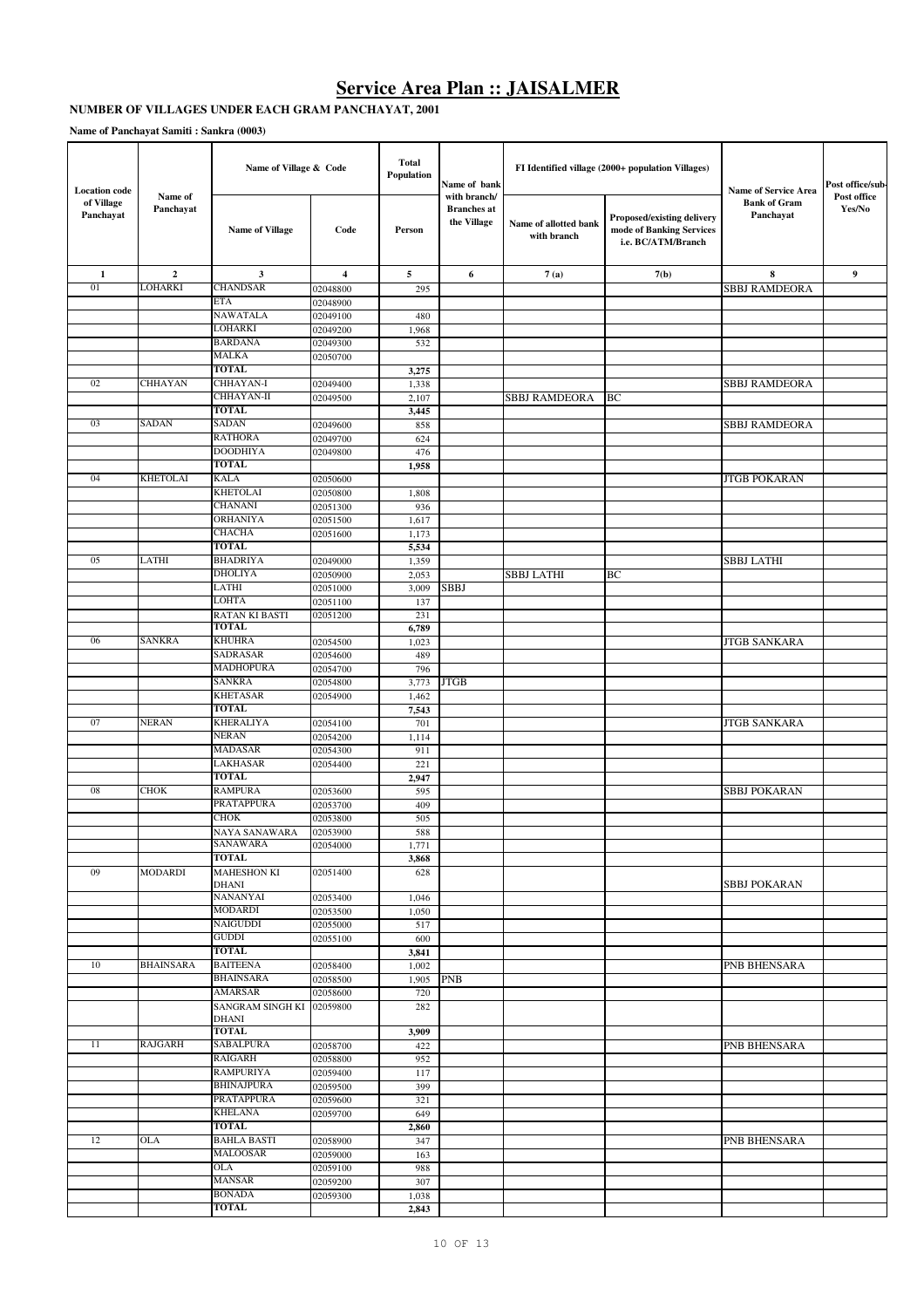| <b>Location</b> code    |                            | Name of Village & Code                 |                      | Total<br>Population | Name of bank                                      |                                      | FI Identified village (2000+ population Villages)                            | Name of Service Area             | Post office/sub-      |
|-------------------------|----------------------------|----------------------------------------|----------------------|---------------------|---------------------------------------------------|--------------------------------------|------------------------------------------------------------------------------|----------------------------------|-----------------------|
| of Village<br>Panchayat | Name of<br>Panchayat       | <b>Name of Village</b>                 | Code                 | Person              | with branch/<br><b>Branches</b> at<br>the Village | Name of allotted bank<br>with branch | Proposed/existing delivery<br>mode of Banking Services<br>i.e. BC/ATM/Branch | <b>Bank of Gram</b><br>Panchayat | Post office<br>Yes/No |
| 1                       | $\mathbf{2}$               | 3                                      | $\overline{4}$       | 5                   | 6                                                 | 7(a)                                 | 7(b)                                                                         | 8                                | 9                     |
| 13                      | RAJMATHAI                  | <b>NAI RAJMATHAI</b>                   | 02060300             | 656                 |                                                   |                                      |                                                                              | <b>JTGB BHIKHODAI</b>            |                       |
|                         |                            | <b>DHAULASAR</b>                       | 02062200             | 1,019               |                                                   |                                      |                                                                              |                                  |                       |
|                         |                            | <b>RAJMATHAI</b><br><b>MASOORIYA</b>   | 02062300             | 2,337               | <b>JCCB</b>                                       |                                      |                                                                              |                                  |                       |
|                         |                            | <b>HARIYASAR</b>                       | 02062400             | 765                 |                                                   |                                      |                                                                              |                                  |                       |
|                         |                            | LONGASAR                               | 02062500<br>02062600 | 908<br>1,904        |                                                   |                                      |                                                                              |                                  |                       |
|                         |                            | TOTAL                                  |                      | 7,589               |                                                   |                                      |                                                                              |                                  |                       |
| 14                      | LOONA KALAN                | <b>LOONA KHURD</b>                     | 02058200             | 610                 |                                                   |                                      |                                                                              | <b>JTGB SANKARA</b>              |                       |
|                         |                            | <b>ACHALPURA</b>                       | 02058300             | 1,113               |                                                   |                                      |                                                                              |                                  |                       |
|                         |                            | <b>MOTISAR</b>                         | 02059900             | 542                 |                                                   |                                      |                                                                              |                                  |                       |
|                         |                            | LOONA KALAN                            | 02060000             | 604                 |                                                   |                                      |                                                                              |                                  |                       |
|                         |                            | <b>TOTAL</b>                           |                      | 2,869               |                                                   |                                      |                                                                              |                                  |                       |
| 15                      | <b>JHALORA</b>             | <b>DOODHIYA</b>                        | 02058000             | 589                 |                                                   |                                      |                                                                              | <b>JTGB SANKARA</b>              |                       |
|                         | <b>POKARAN</b>             | <b>HAYATPURA</b>                       | 02058100             | 315                 |                                                   |                                      |                                                                              |                                  |                       |
|                         |                            | <b>GUNDALA</b>                         | 02060100             | 860                 |                                                   |                                      |                                                                              |                                  |                       |
|                         |                            | <b>JHALORA POKARAN</b><br><b>TOTAL</b> | 02060200             | 2,057               |                                                   | <b>JTGB SANKARA</b>                  | BC                                                                           |                                  |                       |
| 16                      | <b>BHEKHORAI</b>           | <b>MAULANA</b>                         | 02063700             | 3,821<br>482        |                                                   |                                      |                                                                              | <b>JTGB BHIKHODAI</b>            |                       |
|                         | <b>JOONI</b>               | <b>BHANU NAGAR</b>                     | 02063800             | 361                 |                                                   |                                      |                                                                              |                                  |                       |
|                         |                            | <b>BHEKHORAI JOONI</b>                 | 02063900             | 1,151               | <b>JTGB</b>                                       |                                      |                                                                              |                                  |                       |
|                         |                            | <b>BARSANI</b>                         | 02064000             | 803                 |                                                   |                                      |                                                                              |                                  |                       |
|                         |                            | <b>GORALIYA</b>                        | 02064100             | 569                 |                                                   |                                      |                                                                              |                                  |                       |
|                         |                            | <b>TOTAL</b>                           |                      | 3,366               |                                                   |                                      |                                                                              |                                  |                       |
| 17                      | <b>BALAR</b>               | <b>BHEEKHORAI NAI</b>                  | 02063300             | 811                 |                                                   |                                      |                                                                              | <b>JTGB BHIKHODAI</b>            |                       |
|                         |                            | <b>ROOPSAR</b><br><b>KHANPURA</b>      | 02063400             | 1,160<br>441        |                                                   |                                      |                                                                              |                                  |                       |
|                         |                            | <b>BALAR</b>                           | 02063500<br>02063600 | 1,215               |                                                   |                                      |                                                                              |                                  |                       |
|                         |                            | <b>TOTAL</b>                           |                      | 3,627               |                                                   |                                      |                                                                              |                                  |                       |
| 18                      | <b>BANDHEWA</b>            | <b>BANDHEWA</b>                        | 02062700             | 1,350               |                                                   |                                      |                                                                              | <b>JTGB BHIKHODAI</b>            |                       |
|                         |                            | <b>KHOMTHAL</b>                        | 02062800             | 577                 |                                                   |                                      |                                                                              |                                  |                       |
|                         |                            | <b>KARNI NAGAR</b>                     | 02062900             | 403                 |                                                   |                                      |                                                                              |                                  |                       |
|                         |                            | <b>DEOPALPURA</b>                      | 02063000             | 343                 |                                                   |                                      |                                                                              |                                  |                       |
|                         |                            | <b>MEKUBA</b>                          | 02063100             | 797                 |                                                   |                                      |                                                                              |                                  |                       |
|                         |                            | <b>KESOOLA KA PANA</b>                 | 02063200             | 1,124               |                                                   |                                      |                                                                              |                                  |                       |
| 19                      | <b>DANTAL</b>              | <b>TOTAL</b><br><b>KHETASAR</b>        |                      | 4,594               |                                                   |                                      |                                                                              |                                  |                       |
|                         |                            | <b>GADELI KUWAN</b>                    | 02061600<br>02061700 | 634<br>553          |                                                   |                                      |                                                                              | <b>JTGB BHIKHODAI</b>            |                       |
|                         |                            | <b>SANGA BERA</b>                      | 02061800             | 295                 |                                                   |                                      |                                                                              |                                  |                       |
|                         |                            | <b>DANTAL</b>                          | 02061900             | 1,332               |                                                   |                                      |                                                                              |                                  |                       |
|                         |                            | <b>JEEYASAR</b>                        | 02062000             | 582                 |                                                   |                                      |                                                                              |                                  |                       |
|                         |                            | JHALORA BHATIYAN 02062100              |                      | 739                 |                                                   |                                      |                                                                              |                                  |                       |
|                         |                            |                                        |                      |                     |                                                   |                                      |                                                                              |                                  |                       |
|                         |                            | <b>TOTAL</b>                           |                      | 4,135               |                                                   |                                      |                                                                              |                                  |                       |
| 20                      | SWAMIJI KI<br><b>DHANI</b> | PHOOLASAR<br><b>KARADA</b>             | 02061500<br>02064200 | 1,269<br>402        |                                                   |                                      |                                                                              | <b>JTGB BHIKHODAI</b>            |                       |
|                         |                            | SWAMIJI KI DHANI                       | 02064300             | 1,851               |                                                   |                                      |                                                                              |                                  |                       |
|                         |                            | KAJOI                                  | 02064400             | 452                 |                                                   |                                      |                                                                              |                                  |                       |
|                         |                            | <b>JETPURA</b>                         | 02064500             | 404                 |                                                   |                                      |                                                                              |                                  |                       |
|                         |                            | <b>TOTAL</b>                           |                      | 4,378               |                                                   |                                      |                                                                              |                                  |                       |
| 21                      | <b>PHALSOOND</b>           | PARASAR                                | 02064800             | 610                 |                                                   |                                      |                                                                              | <b>SBBJ PHALSOOND</b>            |                       |
|                         |                            | <b>JEEVRAJGARH</b><br><b>PHALSOOND</b> | 02064900             | 563                 |                                                   |                                      |                                                                              |                                  |                       |
|                         |                            | <b>FAJLOONI MURID</b>                  | 02065000<br>02065100 | 3,316<br>468        | SBBJ                                              |                                      |                                                                              |                                  |                       |
|                         |                            | <b>CHANUNI</b><br><b>MEGHASAR</b>      | 02065200             | 639                 |                                                   |                                      |                                                                              |                                  |                       |
|                         |                            | <b>TOTAL</b>                           |                      | 5,596               |                                                   |                                      |                                                                              |                                  |                       |
| 22                      | <b>BHURAJGARH</b>          | <b>PRABHUPURA</b>                      | 02065800             | 1,230               |                                                   |                                      |                                                                              | <b>SBBJ PHALSOOND</b>            |                       |
|                         |                            | <b>BHURAJGARH</b>                      | 02065900             | 335                 |                                                   |                                      |                                                                              |                                  |                       |
|                         |                            | TANASAR<br>MATOORASAR                  | 02066000             | 294                 |                                                   |                                      |                                                                              |                                  |                       |
|                         |                            | <b>PARBATSAR</b>                       | 02066100<br>02066200 | 603<br>370          |                                                   |                                      |                                                                              |                                  |                       |
|                         |                            | ABASAR                                 | 02066300             | 626                 |                                                   |                                      |                                                                              |                                  |                       |
|                         |                            | <b>SHYAMPURA</b>                       | 02066400             | 645                 |                                                   |                                      |                                                                              |                                  |                       |
|                         |                            | <b>KHUMANSAR</b>                       | 02066600             | 1,023               |                                                   |                                      |                                                                              |                                  |                       |
|                         |                            | <b>TOTAL</b>                           |                      | 5,126               |                                                   |                                      |                                                                              |                                  |                       |
| 23                      | PADAMPURA                  | PEERASAR                               | 02065300             | 453                 |                                                   |                                      |                                                                              | SBBJ PHALSOOND                   |                       |
|                         |                            | <b>SOHANPURA</b>                       | 02065400             | 953                 |                                                   |                                      |                                                                              |                                  |                       |
|                         |                            | PRAHALADNAGAR                          | 02065500             | 285                 |                                                   |                                      |                                                                              |                                  |                       |
|                         |                            | <b>MOTIPURA</b><br><b>PADAMPURA</b>    | 02065600             | 310                 |                                                   |                                      |                                                                              |                                  |                       |
|                         |                            | TOTAL                                  | 02065700             | 1,699<br>3,700      |                                                   |                                      |                                                                              |                                  |                       |
| 24                      | MANASAR                    | <b>RAWATPURA</b>                       | 02064600             | 1,171               |                                                   |                                      |                                                                              | SBBJ PHALSOOND                   |                       |
|                         |                            |                                        |                      |                     |                                                   |                                      |                                                                              |                                  |                       |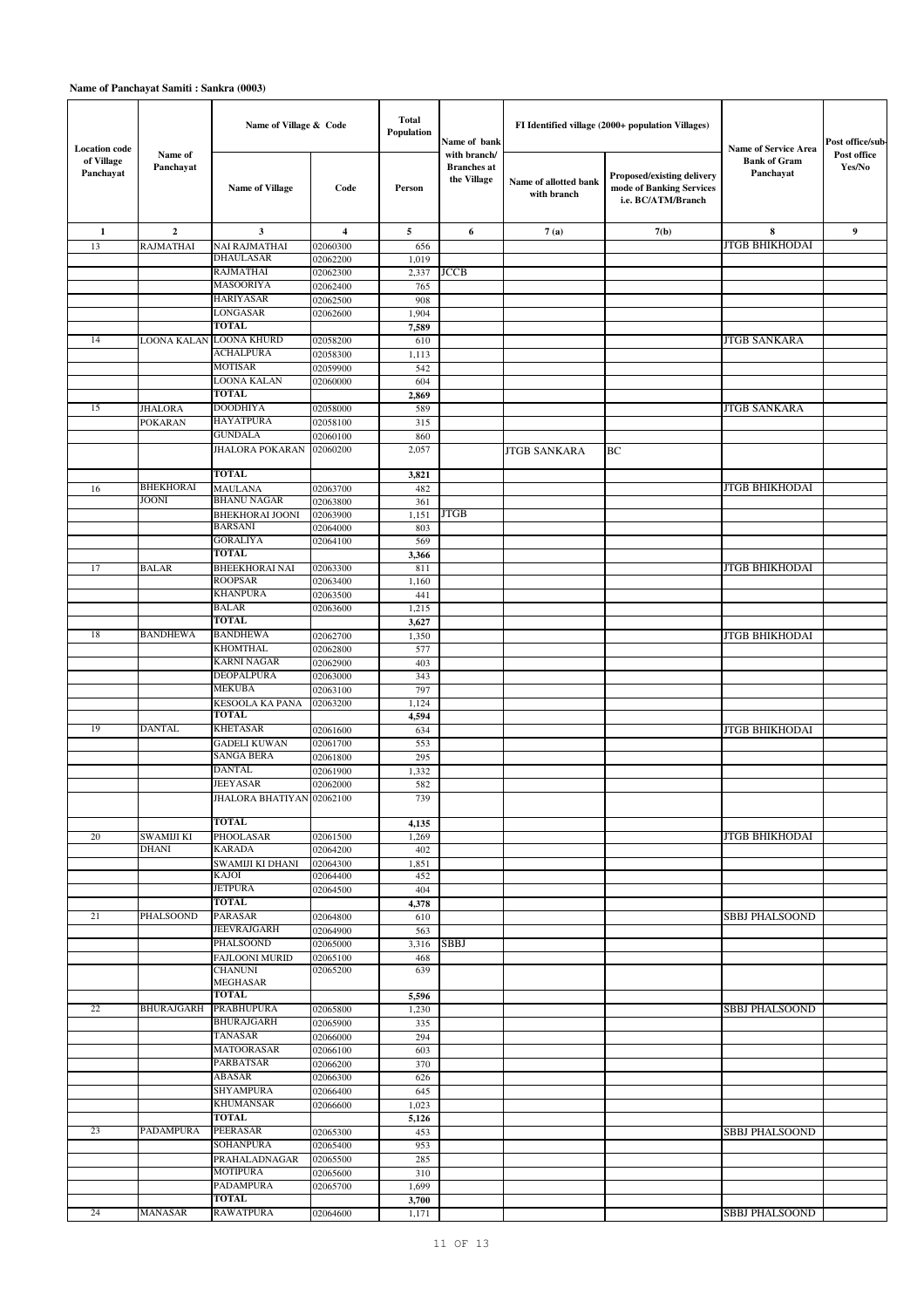|                                                 |                      | Name of Village & Code                     |                      | Total<br>Population | Name of bank                                      |                                      | FI Identified village (2000+ population Villages)                            |                                                          | Post office/sub-      |
|-------------------------------------------------|----------------------|--------------------------------------------|----------------------|---------------------|---------------------------------------------------|--------------------------------------|------------------------------------------------------------------------------|----------------------------------------------------------|-----------------------|
| <b>Location</b> code<br>of Village<br>Panchayat | Name of<br>Panchayat | <b>Name of Village</b>                     | Code                 | Person              | with branch/<br><b>Branches</b> at<br>the Village | Name of allotted bank<br>with branch | Proposed/existing delivery<br>mode of Banking Services<br>i.e. BC/ATM/Branch | Name of Service Area<br><b>Bank of Gram</b><br>Panchayat | Post office<br>Yes/No |
| $\mathbf{1}$                                    | $\mathbf{2}$         | 3                                          | $\overline{4}$       | 5                   | 6                                                 | 7(a)                                 | 7(b)                                                                         | 8                                                        | 9                     |
|                                                 |                      | MANASAR                                    | 02064700             | 1,499               |                                                   |                                      |                                                                              |                                                          |                       |
|                                                 |                      | NETASAR<br><b>TOTAL</b>                    | 02066500             | 2,103               |                                                   | <b>SBBJ PHALSOOND</b>                | BC                                                                           |                                                          |                       |
| 25                                              | <b>RATARIYA</b>      | <b>RATARIYA</b>                            | 02061000             | 4,773<br>2,820      |                                                   | <b>JTGB BHANIYANA  BC</b>            |                                                                              | <b>JTGB BHANIYANA</b>                                    |                       |
|                                                 |                      | SAKARIYA                                   | 02061100             | 815                 |                                                   |                                      |                                                                              |                                                          |                       |
|                                                 |                      | <b>BAGTHAL</b>                             | 02061400             | 1,259               |                                                   |                                      |                                                                              |                                                          |                       |
|                                                 |                      | <b>TOTAL</b>                               |                      | 4,894               |                                                   |                                      |                                                                              |                                                          |                       |
| 26                                              | <b>BARATH KA</b>     | <b>BHANKHRI</b>                            | 02055700             | 1,034               |                                                   |                                      |                                                                              | <b>JTGB UJANLA</b>                                       |                       |
|                                                 | <b>GAON</b>          | <b>INDRANAGAR</b><br><b>PADRORA</b>        | 02055800<br>02055900 | 1,259<br>806        |                                                   |                                      |                                                                              |                                                          |                       |
|                                                 |                      | <b>MERWA</b>                               | 02056000             | 400                 |                                                   |                                      |                                                                              |                                                          |                       |
|                                                 |                      | <b>UCHPADRA</b>                            | 02056100             | 324                 |                                                   |                                      |                                                                              |                                                          |                       |
|                                                 |                      | <b>BARATH KA GAON</b>                      | 02056200             | 804                 |                                                   |                                      |                                                                              |                                                          |                       |
|                                                 |                      | <b>TOTAL</b>                               |                      | 4,627               |                                                   |                                      |                                                                              |                                                          |                       |
| 27                                              | <b>JHABRA</b>        | <b>JHABRA</b>                              | 02061200             | 2,431               |                                                   | JTGB BHANIYANA BC                    |                                                                              | <b>JTGB BHANIYANA</b>                                    |                       |
|                                                 |                      | <b>GARHI CHAMPAWAT</b><br><b>TOTAL</b>     | 02061300             | 611<br>3,042        |                                                   |                                      |                                                                              |                                                          |                       |
|                                                 |                      | <b>BALOOSINGH KI</b>                       |                      |                     |                                                   |                                      |                                                                              |                                                          |                       |
| 28                                              | <b>BHANIYANA</b>     | DHANI                                      | 02056300             | 643                 |                                                   |                                      |                                                                              | JTGB BHANIYANA                                           |                       |
|                                                 |                      | <b>CHAINPURA</b>                           | 02056400             | 1,198               |                                                   |                                      |                                                                              |                                                          |                       |
|                                                 |                      | <b>CHITRORI</b>                            | 02056500<br>02057000 | 364                 |                                                   |                                      |                                                                              |                                                          |                       |
|                                                 |                      | DOODHLI KI DHANI<br><b>BHANIYANA</b>       | 02057200             | 1,111<br>774        | <b>JTGB</b>                                       |                                      |                                                                              |                                                          |                       |
|                                                 |                      | <b>KHEENWSAR</b>                           | 02060700             | 1,114               |                                                   |                                      |                                                                              |                                                          |                       |
|                                                 |                      | <b>KHEJARLI</b>                            | 02060800             | 541                 |                                                   |                                      |                                                                              |                                                          |                       |
|                                                 |                      | DOONGRE KI DHANI 02060900                  |                      | 781                 |                                                   |                                      |                                                                              |                                                          |                       |
| 29                                              | SARDARSINGH TELIWARA | <b>TOTAL</b>                               | 02056600             | 6,526<br>678        |                                                   |                                      |                                                                              | JTGB BHANIYANA                                           |                       |
|                                                 | <b>DHANI</b>         | <b>RAISINGHPURA</b>                        | 02056700             | 446                 |                                                   |                                      |                                                                              |                                                          |                       |
|                                                 |                      | <b>PHUSASAR</b>                            | 02056800             | 854                 |                                                   |                                      |                                                                              |                                                          |                       |
|                                                 |                      | <b>KANASAR</b>                             | 02056900             | 261                 |                                                   |                                      |                                                                              |                                                          |                       |
|                                                 |                      | <b>BHAGWATIPURA</b>                        | 02057300             | 449                 |                                                   |                                      |                                                                              |                                                          |                       |
|                                                 |                      | SARDARSINGH KI<br><b>DHANI</b><br>TOTAL    | 02057400             | 1,092<br>3,780      |                                                   |                                      |                                                                              |                                                          |                       |
| 30                                              | <b>PANASAR</b>       | PRAHLADSAR                                 | 02057100             | 290                 |                                                   |                                      |                                                                              | <b>JTGB BHANIYANA</b>                                    |                       |
|                                                 |                      | <b>PANASAR</b>                             | 02060400             | 1,250               |                                                   |                                      |                                                                              |                                                          |                       |
|                                                 |                      | MEGHRISAR                                  | 02060500             | 497                 |                                                   |                                      |                                                                              |                                                          |                       |
|                                                 |                      | SHAKTI FAUZDASAR<br><b>TOTAL</b>           | 02060600             | 277                 |                                                   |                                      |                                                                              |                                                          |                       |
| 31                                              | <b>MADWA</b>         | <b>MADWA</b>                               | 02055200             | 2,314<br>2,606      |                                                   | <b>SBI POKARAN</b>                   | BC                                                                           | <b>SBI POKARAN</b>                                       |                       |
|                                                 |                      | <b>DEVALPURA</b>                           | 02055300             | 501                 |                                                   |                                      |                                                                              |                                                          |                       |
|                                                 |                      | <b>TOTAL</b>                               |                      | 3,107               |                                                   |                                      |                                                                              |                                                          |                       |
| 32                                              | <b>JAIMALAN</b>      | <b>JASWANTPURA</b>                         | 02057500             | 579                 |                                                   |                                      |                                                                              | <b>SBI POKARAN</b>                                       |                       |
|                                                 |                      | <b>JAIMALAN</b><br><b>RANJEETPURA</b>      | 02057600             | 987                 |                                                   |                                      |                                                                              |                                                          |                       |
|                                                 |                      | PRATAPGARH                                 | 02057700<br>02057800 | 256<br>263          |                                                   |                                      |                                                                              |                                                          |                       |
|                                                 |                      | <b>DALPATPURA</b>                          | 02057900             | 936                 |                                                   |                                      |                                                                              |                                                          |                       |
|                                                 |                      | TOTAL                                      |                      | 3,021               |                                                   |                                      |                                                                              |                                                          |                       |
| 33                                              | <b>JHALARIYA</b>     | <b>JHALARIYA</b>                           | 02055400             | 1,640               |                                                   |                                      |                                                                              | <b>JTGB UJANLA</b>                                       |                       |
|                                                 |                      | NARSINGHPURA<br>RAIPALON KI DHANI 02055600 | 02055500             | 328<br>677          |                                                   |                                      |                                                                              |                                                          |                       |
|                                                 |                      | <b>TOTAL</b>                               |                      | 2,645               |                                                   |                                      |                                                                              |                                                          |                       |
| 34                                              | <b>UJLA</b>          | <b>UJLA</b>                                | 02052800             | 1,925               | <b>JTGB</b>                                       |                                      |                                                                              | <b>JTGB UJANLA</b>                                       |                       |
|                                                 |                      | NATHOOSAR @                                | 02052900             | 1,762               |                                                   |                                      |                                                                              |                                                          |                       |
|                                                 |                      | <b>BARLI CHARNAN</b><br><b>BARLIMANDA</b>  | 02053000             | 715                 |                                                   |                                      |                                                                              |                                                          |                       |
|                                                 |                      | TOTAL                                      |                      | 4,402               |                                                   |                                      |                                                                              |                                                          |                       |
| 35                                              | <b>RAMDEORA</b>      | <b>SUJASAR</b>                             | 02049900             | 704                 |                                                   |                                      |                                                                              | SBBJ RAMDEORA                                            |                       |
|                                                 |                      | <b>GALAR</b>                               | 02050000             | 21                  |                                                   |                                      |                                                                              |                                                          |                       |
|                                                 |                      | SARNAYAT                                   | 02050100             | 312                 |                                                   |                                      |                                                                              |                                                          |                       |
|                                                 |                      | EKA                                        | 02050200             | 1,019               |                                                   |                                      |                                                                              |                                                          |                       |
|                                                 |                      | VEERAMDEORA<br><b>RAMDEORA</b>             | 02050300<br>02050400 | 606<br>5,909        | <b>SBBJ</b>                                       |                                      |                                                                              |                                                          |                       |
|                                                 |                      | <b>MAWA</b>                                | 02050500             | 469                 | CO-OP                                             |                                      |                                                                              |                                                          |                       |
|                                                 |                      | TOTAL                                      |                      | 9,040               |                                                   |                                      |                                                                              |                                                          |                       |
| 36                                              | <b>KELAWA</b>        | <b>BILIYA</b>                              | 02053100             | 333                 |                                                   |                                      |                                                                              | <b>SBBJ POKARAN</b>                                      |                       |
|                                                 |                      | <b>KELAWA</b>                              | 02053200             | 1,535               |                                                   |                                      |                                                                              |                                                          |                       |